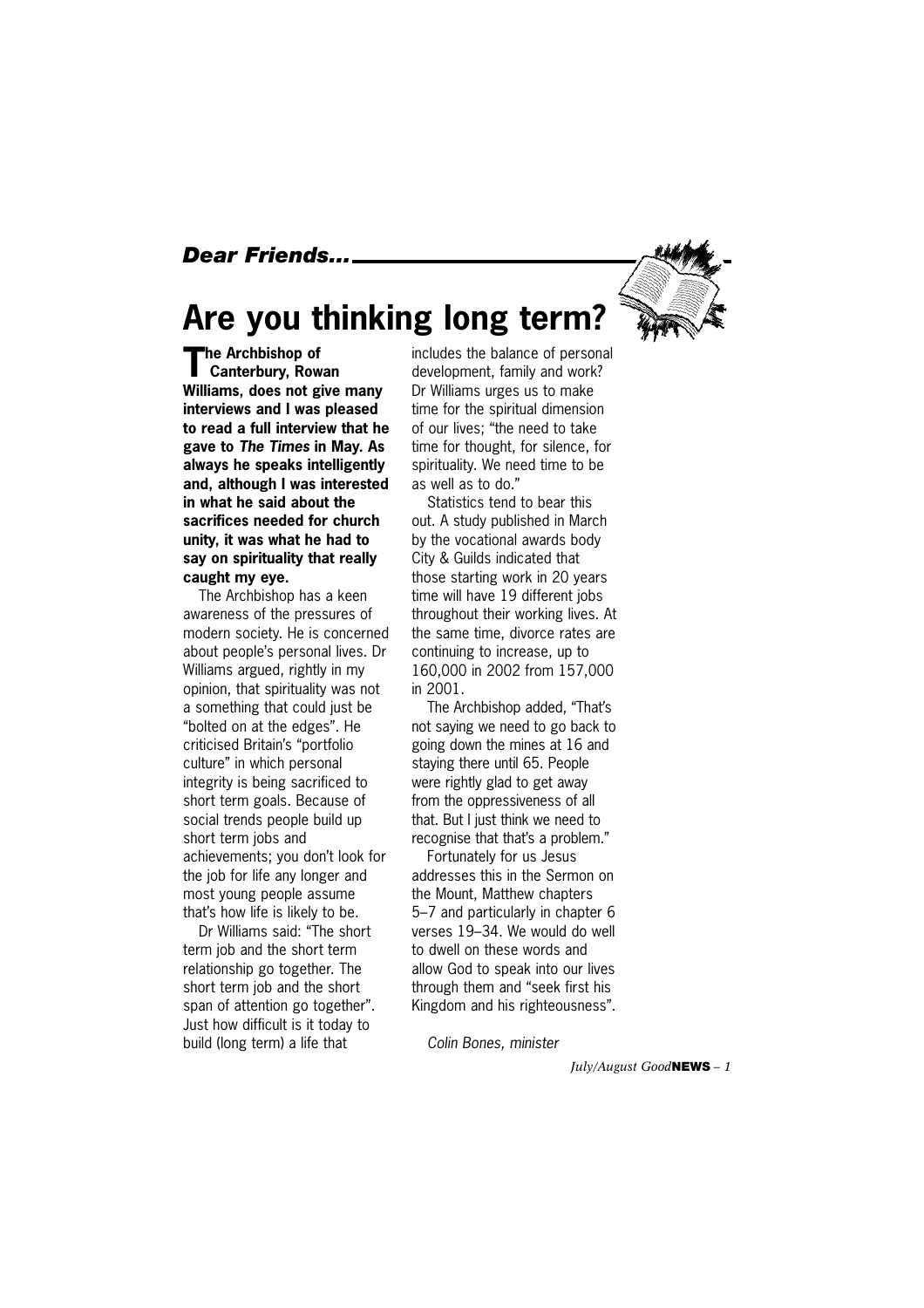## *Good***NEWS**

*This magazine is produced by: Lindfield United Reformed Church, 50 High Street, Lindfield, West Sussex RH16 2HL. © Lindfield URC 2004*

**Editor:** David Tingley <david@visualeclipse.co.uk> Tel: 01444 451024 **Editorial Oversight:** Hilary Shepherd

**Copydate** for the September edition is 5pm, Sunday 12th August 2004. All contributions should be given to the editor by this time via email, or paper copy can be placed in the "GoodNEWS" pigeon hole at the rear of the church. Please ensure that you include contact details in case of query.



**Minister:** Rev Colin Bones 52 High Street, Lindfield RH16 2HL Office: 01444 487607 Home: 01444 483803 Email: colin@lindfieldurc.org.uk

**Directory**

**Secretary:** Mr Ron Goodenough Bramble Lodge, Lyoth Lane, Lindfield RH16 2QA Tel: 01444 417002 Email: ron@rgoodenough.freeserve.co.uk

**Assistant Secretary:** Mrs Sue Waller Tel: 01444 455047 Email: susanwaller@lineone.net

**Treasurer:** Mr Barry Piper Tel: 01444 456823 Email: barrypiper@aol.com

*A list of serving Elders can be found in Who's Who?*



**The summer can traditionally be a time when many things 'shut down'. Schools, clubs, decent television programming and much of the church's activities to a certain extent, including GoodNEWS!**

Our worship never stops, of course, but those many groups, which have been running all term, take "five" while their leaders release the pressure for a while.

If you are fortunate enough to get a time of relaxation through the coming months, whoever you are, and you feel that you would like to sit down and write a little something for the magazine – please feel free.

Maybe you have read a great book, experienced God especially touching your life recently or have a good idea for a magazine feature. Whatever, I would love to hear from you.

We have a number of entries on that basis this month: Colin Bones writes about his holiday in France, Suzy Jacques finishes a Rick Warren book and shares what she learnt while Janet Drayton reflects on the brilliant 24/7 prayer initiative.

Wherever you are coming from and wherever you think you are going – we can all learn from a faith shared.

*David Tingley, editor*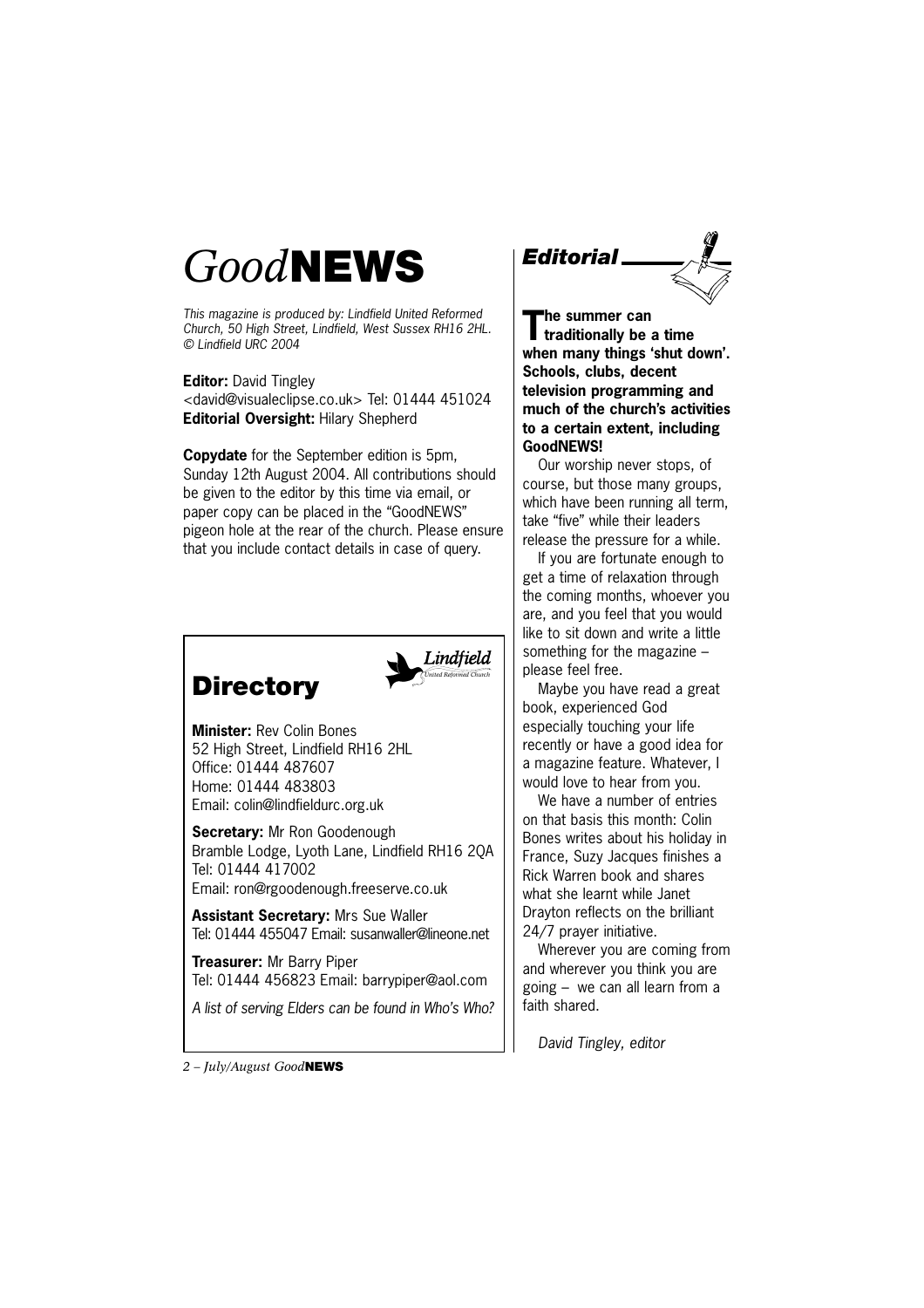|                      | <b>Prayer Diary</b>                                                                                                                                                                                                                                                     |
|----------------------|-------------------------------------------------------------------------------------------------------------------------------------------------------------------------------------------------------------------------------------------------------------------------|
|                      |                                                                                                                                                                                                                                                                         |
| ここの                  | Pray that we may encounter God through daily<br>praise, prayer and bible reading.<br>Uphold all those involved in our Sunday worship<br>- those 'up front' as well as others 'behind the scenes'.                                                                       |
| NON<br>NON           | • Pray for Alive '05, the mission planned for Lindfield next year.<br>• Remember the representatives from all three Churches on the steering<br>committee.<br>• Uphold Morelands College as they prepare for their part.                                                |
| TUE                  | • Please pray ernestly about our youth/children's work - that God will<br>guide and direct us and that new helpers will come forward.<br>Ask God to refresh the "Power Source" teachers during their break.<br>• Pray for those who take their place during the summer. |
| WED                  | • Sussex East District - Pray for our churches at Crowborough,<br>Hassocks, Uckfield, Hastings Area Group, Lewes, Balcombe, St Luke's,<br>Alfriston, Seaford & Upperton.<br>Thank God for all the children and young people and those who work<br>with them.            |
| <b>THUR</b>          | • Remember the Praise Evening planned for 26th August.<br>Our mission focus - Tearfund.<br>Using your 'Who's Who', pray for friends whose surnames<br>begin with H, J & K.                                                                                              |
| $\frac{\alpha}{\mu}$ | • Uphold in prayer Jenni Addison (detached youth worker)<br>employed in Haywards Heath.<br>Remember the 'Street Mate' and 'Saltworks' programmes, and the<br>Bytes Café for young people.<br>Pray for Helen Hall and her work in the community.                         |
|                      | Thank God for the opportunity and joy of holidays.<br>Pray for safe travel and for refreshment.<br>Remember those who, for whatever reason, are unable to go away.<br>Pray for Mike & Jean Gardiner in their ministry in Wandsworth.                                    |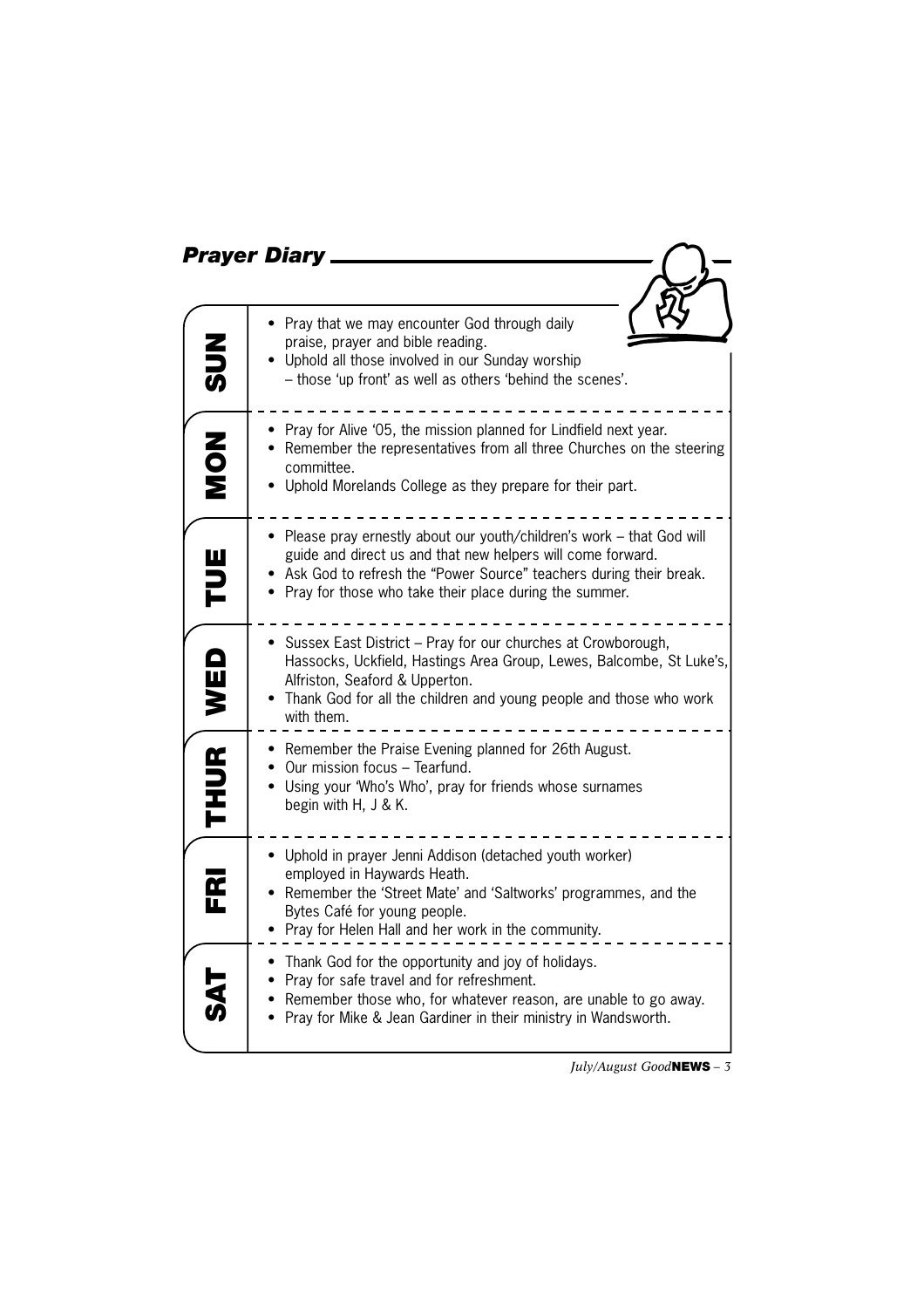#### *Feature – Beginner's guide*

# Where do you start?

**As part of his work, church member Stuart Dew was asked to write a two-page handout about Christianity for someone who knew nothing of the faith. That's right, he had to summarise the whole thing on just one sheet of A4!** 

The readers would more than likely be from other faith groups and cultures; its purpose was not to evangelise, but to broadly explain Christianity as a whole, what it means and what traditions they might expect to see should they meet a follower of Christ.

Stuart rose to that challenge and most of the handout is published here. Read it for reference, because you are seeking or because you know someone who is.

#### **FOUNDATIONS OF CHRISTIANITY**

Christianity was founded by the followers of Jesus Christ. Christians believe he was the Son of God, sent to earth from heaven, to save people from their sins or wrongdoings. By willingly accepting death by crucifixion (being nailed to a cross) he took the punishment for sin upon himself. His resurrection (returning to life) two days later and subsequent ascension to heaven, signalled that those who accepted Jesus Christ also had eternal life, not on earth but in heaven.

Christians believe in the Trinity: one God who has three persons – Father, Son and Holy Spirit. Christianity's holy book is the Bible, a collection of writings which is split into "Old" and "New" testaments. The Old Testament was written before Christ's birth and is both historical, and prophesies his coming. The books of the New Testament record Christ's birth, life and ministry on earth, his crucifixion and resurrection, the activities of his early followers, and exposition of Christian belief.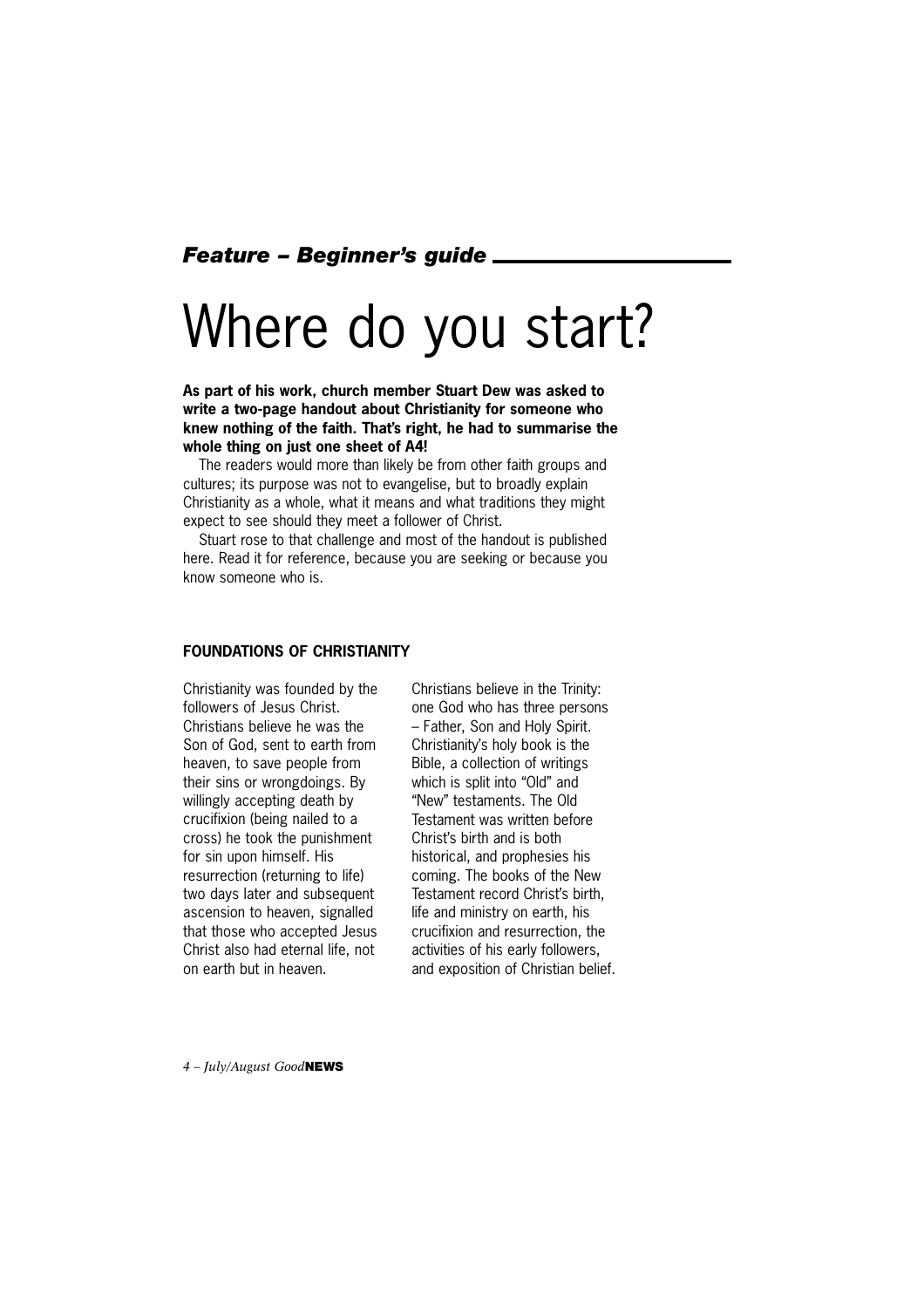#### **CHRISTIAN HISTORY**

Disagreements about belief and practice led to the growth of different traditions. The eastern church of the Byzantine Empire (now the Orthodox church) developed differently from that of the Roman Empire (now the Roman Catholic church). In 1534 Henry VIII made himself head of the church in England, which broke the ties with Rome and began a Protestant tradition that also produced non–conformist denominations such as Baptist, Congregationalist and Presbyterian (these two being united in 1972 to form the United Reformed Church) and Methodist.

Schism and renewal continues to generate new groupings. The modern ecumenical movement has sought to encourage Christians to work more closely together in local and national projects and celebrate that which they share in common.

Although Christians share a central belief in the Trinity, different traditions disagree about issues such as authority and leadership, the role of women, and the significance of the Eucharist.

#### **MILESTONES**

- Infants are baptised or dedicated (welcomed into the family of the church).
- Some traditions reserve baptism for a personal decision by adults.
- If people are baptised as babies, Confirmation gives an opportunity for the individual to confirm her/his Christian faith.
- The Eucharist (also known as the Lord's Supper or Holy Communion) remembers Jesus' last meal with his followers before he was crucified and, for some, signifies his abiding presence within the church.
- Marriage and death are also marked by religious services.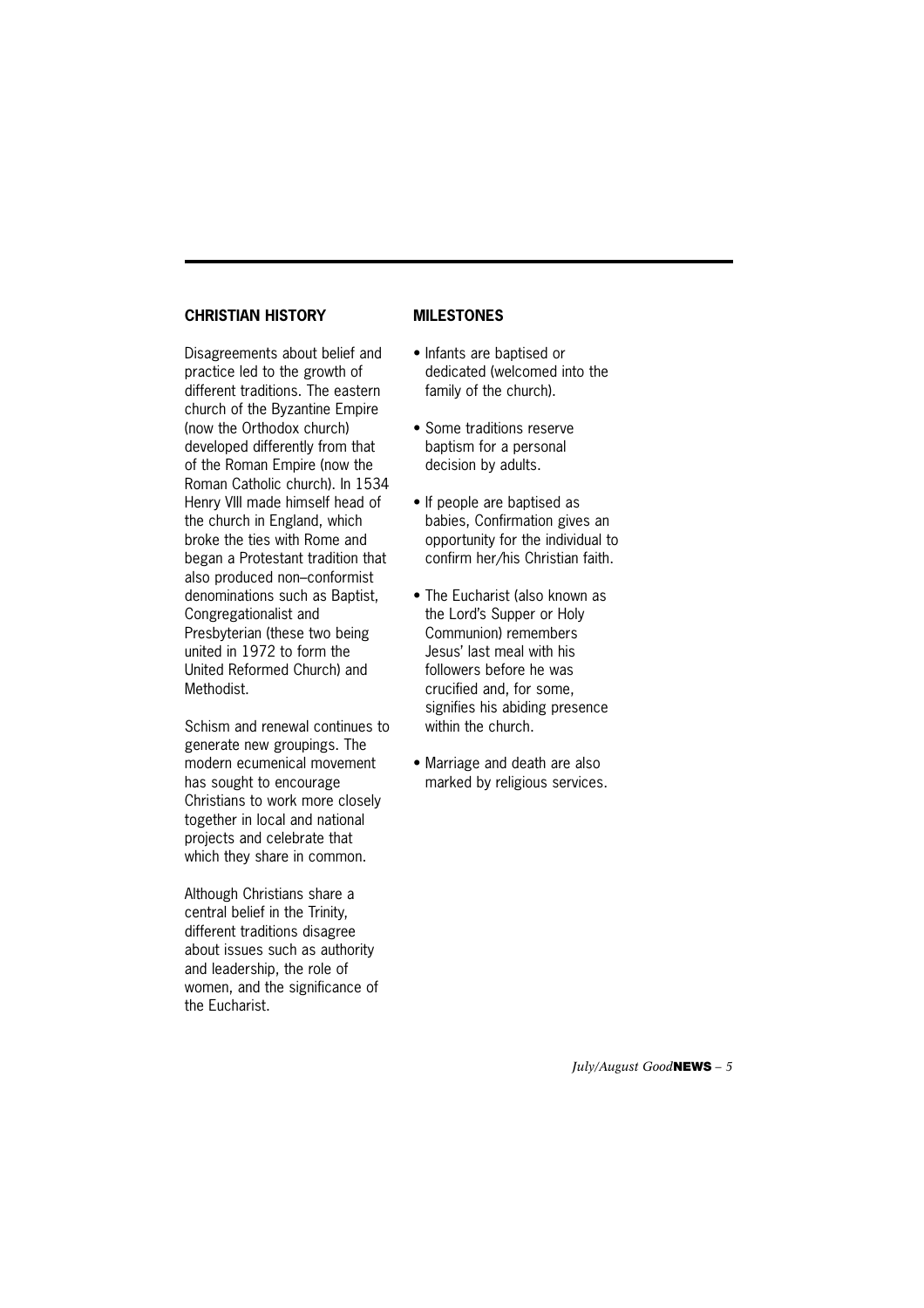#### *Feature – Beginner's guide*

#### **KEY ISSUES IN THE WORKPLACE**

Practising Christians are unlikely to want time during work for daily prayer but may wish not to work on religious festivals, and possibly on Sundays. Most will find distasteful, that which is deliberately or unintentionally blasphemous. eg. the inappropriate use of expressions such as 'Oh God' or 'Jesus Christ'. Practising Christians would be reluctant to involve themselves in deceits or so–called sharp practices which are accepted within some places of work. Pornographic pictures, lewd jokes and racist or sexist comments or remarks which denigrate others, or practices which contradict Christian morality would offend Christians.

Some Christians might see it as part of their calling to proselytise (seek converts) which could cause tension with colleagues. Others may use Christian terms of endearment such as 'God Bless' without realising that this could cause offence to those from other backgrounds. Such issues need to be handled sensitively, and as part of a wider process of awareness–raising.

#### **NUMBERS**

#### **SOURCES OF FURTHER INFORMATION**

The 2001 Census reports that 42 million people (almost 72% of the UK population) identify themselves as Christian. However, the churches have only six million 'active' members. The Office for National Statistics 2003 indicates approximately 29% of the population identify with Anglican churches, 10% with the Catholic Church, and 14% with other Christian churches.

If in doubt about Christian practices, beliefs or use of language, ask – either a friend or colleague who is a Christian, or at a local church.

There are a number of useful websites:

- Rejesus at www.rejesus.org is editorially independent from any single denomination or organisation, but its management group represents the thoughts of all mainstream Christian denominations and organisations in the UK.
- Churches Together in Britain and Ireland at www.ctbi.org.uk has links to the websites of the various member churches.
- www.lindfieldurc.org.uk is our own church website, which has some faith Q&As on it.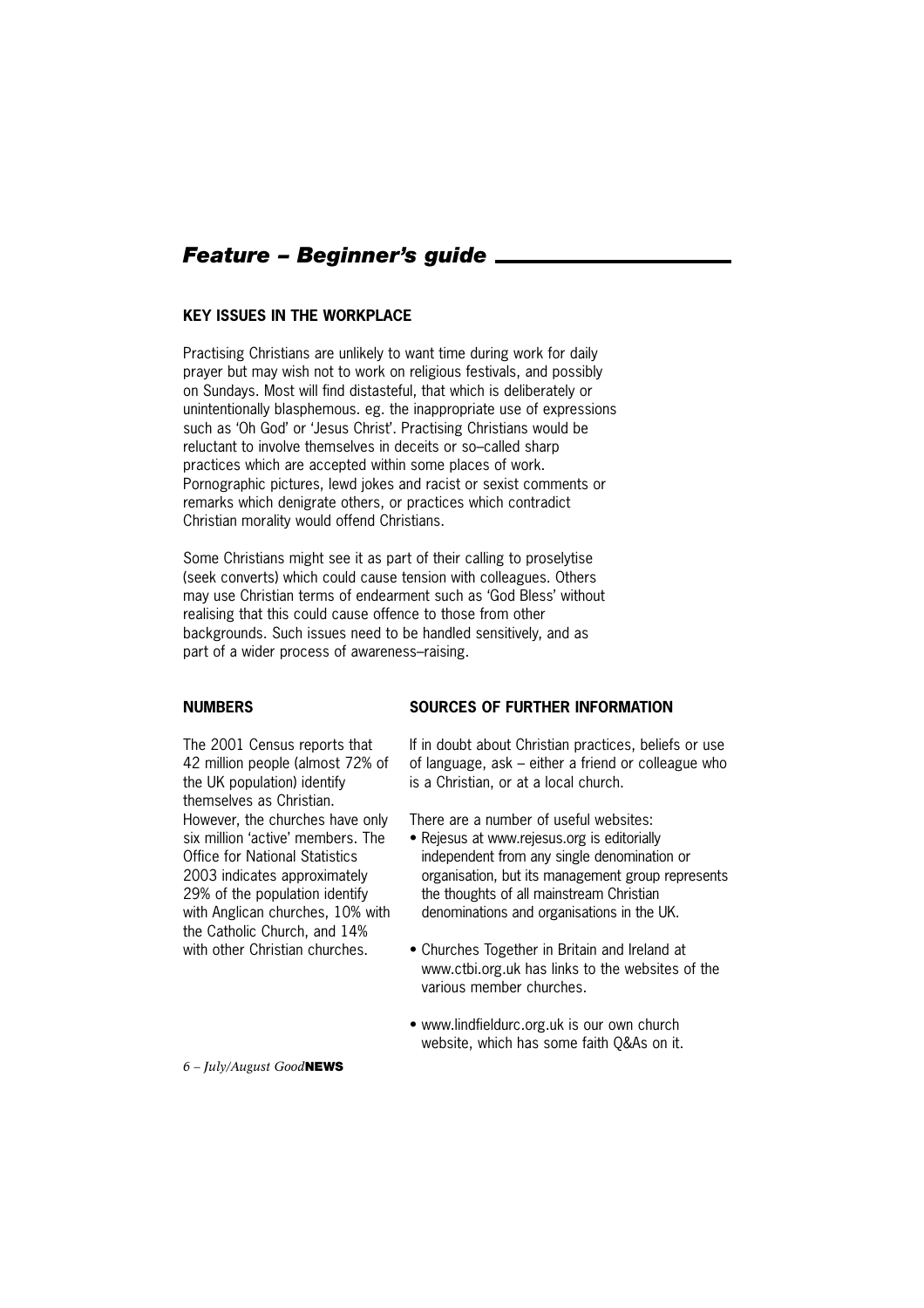#### *Family News*

#### **Thanks**

A big thank you to everyone for their best wishes and generous support for the 'Moonwalk' Marathon that I did on 15th May. It was a bit gruelling as it took place overnight, but the atmosphere was brilliant and hopefully lots of money will have been raised for breast cancer. Once all my sponsor money is in, I will have raised just over £700, so thanks again.

*Sandra Gedrych*

#### **Moving House**

The following folk have recently moved house so would you please update your Who's Who

#### **Ron and Janet Goodenough**

have moved to :- Bramble Lodge, Lyoth Lane, Lindfield. RH16 2QA Tel: 01444 417002

**Harold Mighall** is now living at:– Arthur Bliss House, Finches Gardens, Lindfield. Room 11 RH16 2PD Tel: 01444 483202

**Mary Burgoyne** has moved to Compton House.

#### **New Baby**

Congratulations to **Simon and Becky Lunt** on the birth of a daughter, Carys on 8th June.

#### **Bereavement**

It is with sadness that we record the death of **Elsie Campling** on 7th June.

Elsie was such a gracious lady, thinking of others first and always so thankful for any small service. She will be greatly missed but we rejoice that she has journeyed on to be with her Lord whom she served so faithfully.

We extend our love to Graham, Noel, Jeremy and Mel and all the family.

#### **Thanks**

Thank you to everyone who supported The Common & Garden refreshment tent on Village Day, whether you baked a cake, provided plants, helped on the day or simply came and enjoyed a cup of tea and a slice of cake. We had a busy afternoon and as a result I've been able to donate £300 to Tearfund.

*Suzy Jacques*

**Brian and Sue Tester** are most grateful to the church family for the love and support given to them on the death of Brian's father, Mervin, aged 92. Your words of encouragement and support have sustained us during this sad time. The cards, flowers and acts of kindness have been much appreciated.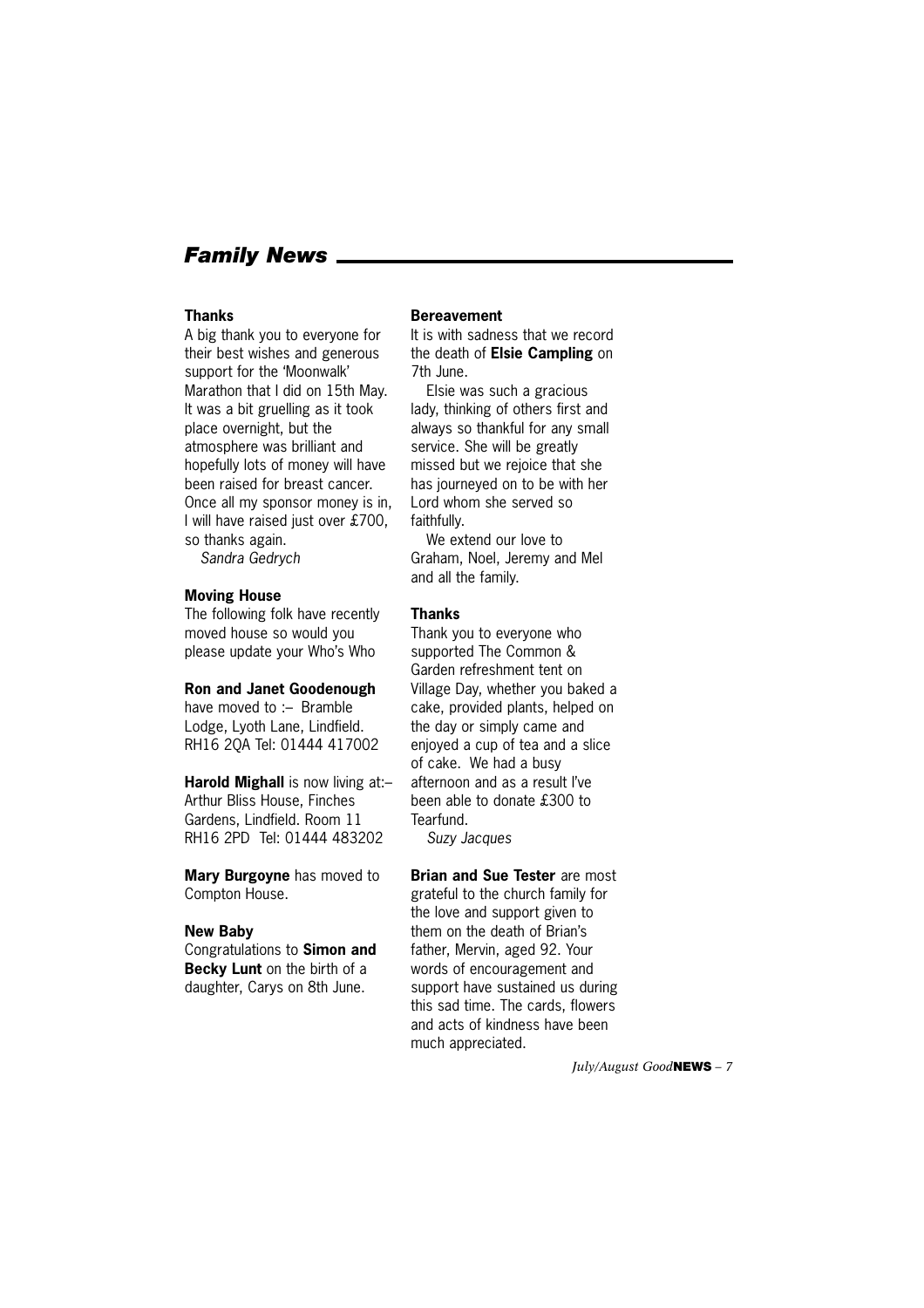#### *Family News*

### Sharing our gifts to help each other

**1Corinthians 12 reminds us of the need to share our spritiual gifts and (v.27) that each one of us is a different part of the body of Christ. It is important to acknowledge that we are all blessed with gifts but everyone's gifts are different. By sharing our gifts we can operate together as the limbs of a body.** 

All those at a recent Bring & Share lunch at LURC were invited to complete a "gift share" certificate indicating any particular gifts which they felt able to share. The idea was that anyone needing help in a particular situation could be put in touch with someone who had volunteered the use of a relevant gift. The pastoral committee retains a register of all those offers and is able to identify an appropriate person to assist should anyone be seeking help. In order to make sure that this is as effective as possible we will be keeping the register regularly updated.

Therefore:

- 1) Within the next few weeks we will be writing to all those that have previoulsy volunteered to share their gifts with a reminder of what you volunteered for. Please indicate any new areas where you feel able to offer assistance to others and similiarly any areas where you no longer feel able to help others.
- 2) If you've not previously filled in a form then please contact Bill Green, Barbara Shepherd or Melanie Campling. They will be happy to supply you with one!
- 3) If ever you do need help then call Bill (484117), Barbara (483167) or Melanie (484140)

*8 – July/August Good***NEWS**

We are aware that so many parents are restricted because of the constant need to find baby sitters. This can be both difficult and expensive. I am planning to put together a baby sitting circle. It is hoped that the circle will enable people to call freely for baby sitters whenever needed without needing to feel guilty that they are imposing on others. Please let me know if you would be willing to join (to baby sit, in need of a baby sitter, or both) and I will endeavour to co–ordinate! BAB  $\succ$ OPERATIVE

*Melanie Campling*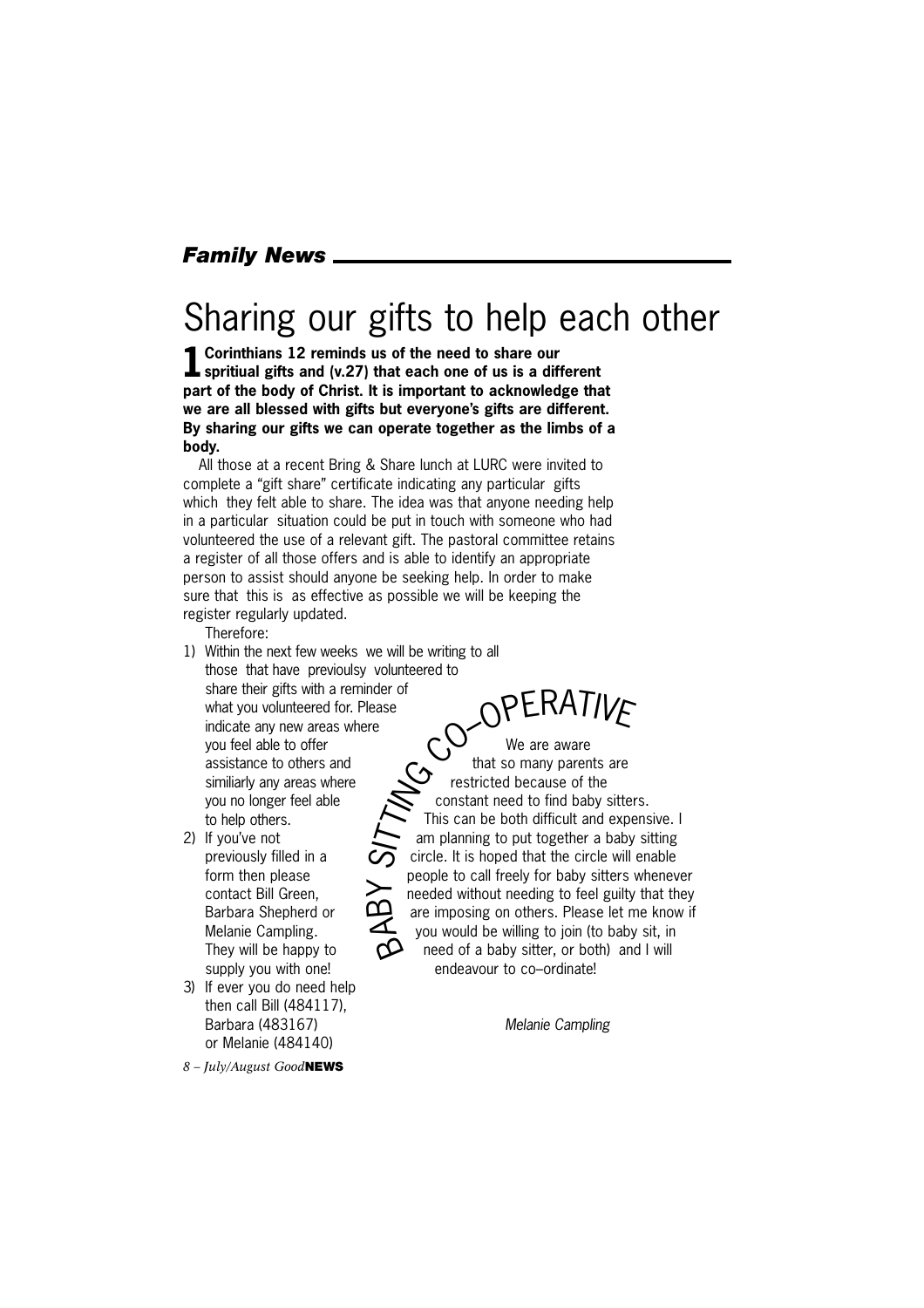### **Open doors down your street?**

**For over two years I have been holding an "OPEN DOOR" in my home. We meet from 10.30am –12 noon on the first, third and fifth Fridays of the month.** 

It is on a "come and go as you please" basis and we have coffee and biscuits or cake. It is for anyone who likes company but mainly retired people come. Some people are "regulars" and others turn up just occasionally. It is very "free and easy" and one doesn't need to feel committed to it in any way. Numbers vary from about four to ten.

If you would like to come along then please just turn up or I am very happy to visit anyone in their home who is thinking about coming. I can arrange for you to be collected and taken home if necessary.

I long to see this "grow". Would you be interested in holding an "OPEN DOOR" in your road? It could be just once a month if you prefer, and any day or time that suits you. Please contact me if you are interested. *Angela Watson* 49 Brookway, Lindfield. Tel: 01444 440268

#### **The Fellowship**

We shall be holding our Annual Garden Tea at 3pm on Wednesday 28th July, at the home of Mrs Jessie Green; 15 Blackthorns. Should you need transport please meet outside the church at 2.45pm.

#### *Balcombe United Reformed Church*

**Bramble Hill, Balcombe, RH17 6HR Contact: Mrs Leonie Wren (01444 811253)**

Our main services are held at 11am on the first and third Sunday of each month and the children usually go out to Sunday School during the second part of the service. Visitors are always welcome.



Speakers for the summer months are as follows:– **4th July HYMN CHOICE – Donald Nisbet**

**18th July Colin Bones – COMMUNION SERVICE 1st August Philip Wren 15th August Colin Bones**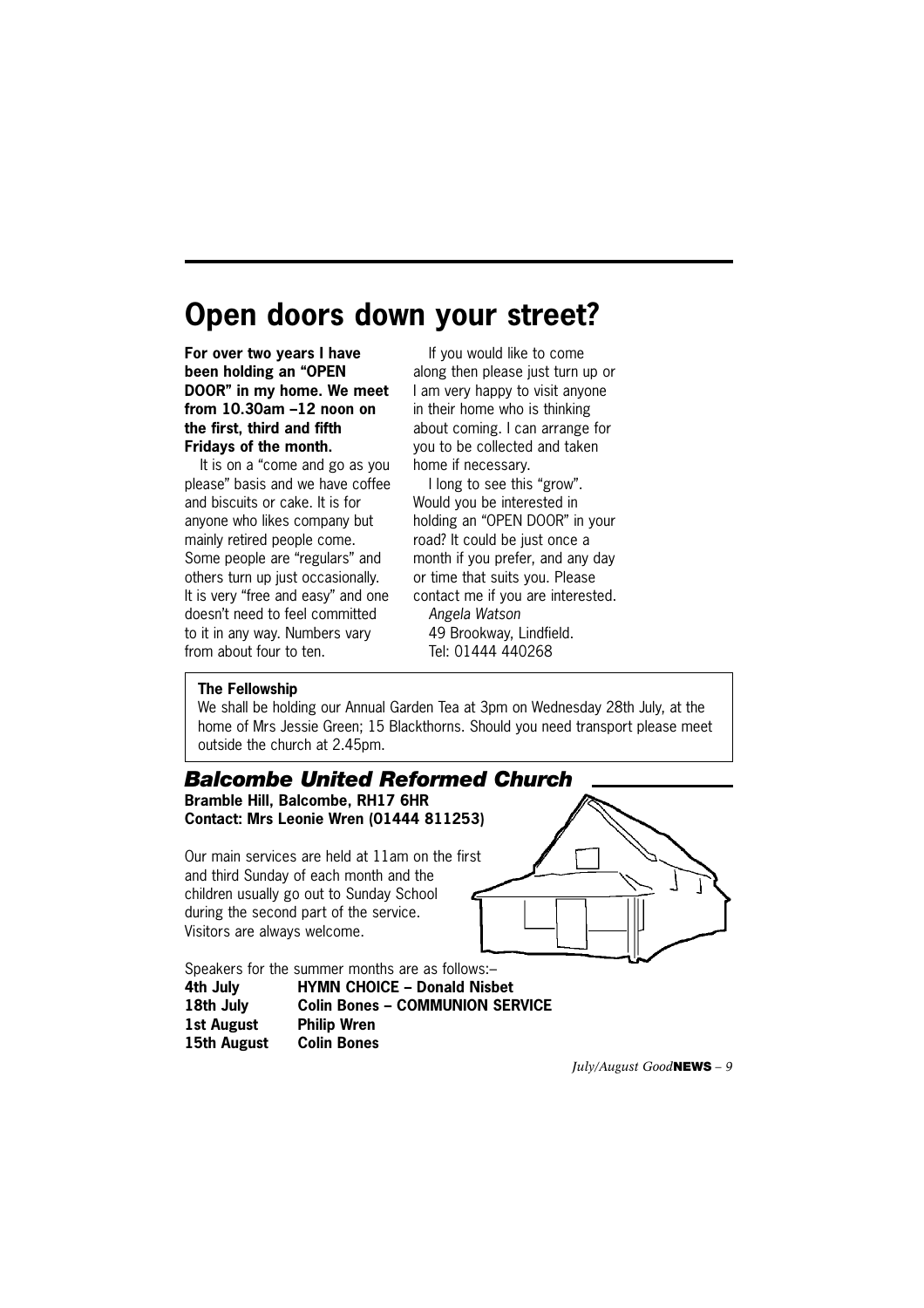#### *Mission thanks...*

Thank you for sending the generous gift of **TEARFUND** £1200.00 in response to the earthquake in Iran last year. The earthquake, which struck the ancient city of Bam in southern Iran in the early hours of December 26, 2003 killed more than 40,000 people and made an estimated 80,000 people homeless. Most of the city's buildings were flattened, including hospitals and schools.

Tearfund has provided the money to build water tanks, shower blocks and toilet facilities to two of the eighteen camps around the city in an effort to prevent disease spreading as the summer approaches.

Please pray for the people of Bam; for all who have been bereaved, injured or lost their homes and livelihoods. Pray also for all agencies as they bring aid to the survivors and help to rebuild lives. Thank you for your prayers, concern and generous support.



Thank you for your gift of £750. We also give thanks to God for the opportunities that the Sycamore Tree programme gives offenders. Please pray that many more lives will be transformed through the love and power of Jesus Christ. PRISON FELLOWSHIP.



We acknowledge receipt of your donation of £750.00 and ask you to accept the Trust's thanks. It is particularly welcome at this time when we are raising

funds for the second stage of the new school building. We look forward to meeting some of you at our re–union on July 17th. PROJECT RUTH , Romania.



We are very grateful for your very kind gift of £1200.00 towards Feba's broadcasting. Thank you for your partnership as we seek to reach by radio the hard to reach in Africa, Asia and the Middle East with the Good News of Jesus.

It was good to share at the church in March – just about a month after the latest supporter's trip to South India, about which there is an article in the current magazine.

With many thanks for your prayerful support and partnership. FEBA – Radio broadcasting.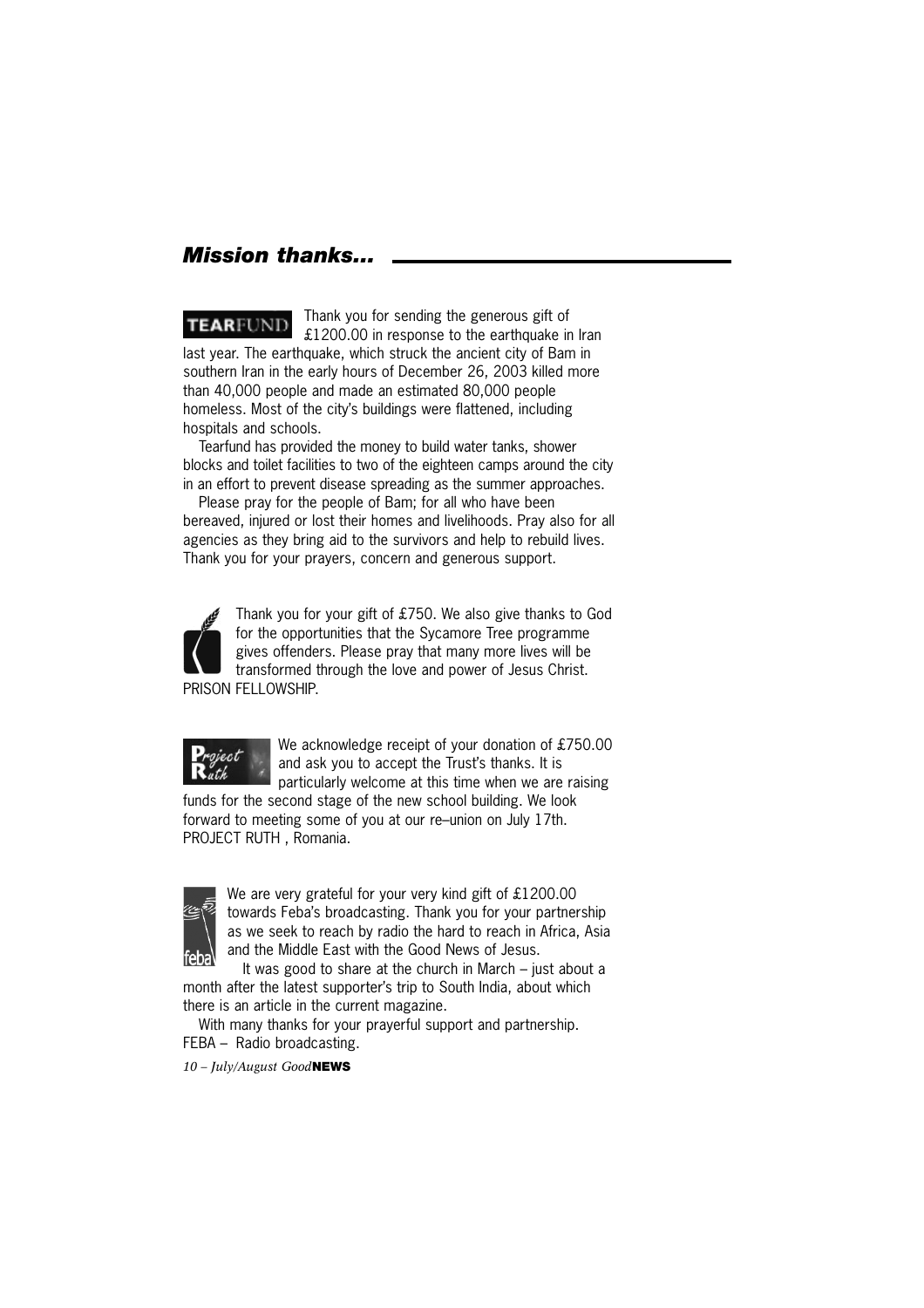#### *News*

#### **Where is God in all this?**

Leaders of the Christian Peoples Alliance are to meet on Saturday to discuss the party's future after CPA won just 2.8% of the vote in the London elections – a smaller share than in the last poll four years ago.

Party leader Ram Gidoomal is also considering his future in politics after the election slump. Source: The Christian Herald

### Live from… Jersualem

The Cross Rhythms satellite radio station, broadcasting on Sky Digital Channel 876, is now uplinked to the Sky platform via GOD TV's broadcast transmission centre just outside Jerusalem. It can now be heard via a separate satellite system covering Israel and parts of the Middle East.

Source: The Christian Herald

### **Put aside gun ethics**

Paramilitary groups in Northern Ireland are destroying the communities they had purportedly been founded to protect as they turn to crime. The warning came from Anglican Church of Ireland Bishop Alan Harper. The Bishop's Connor diocese includes some of the worst affected former conflict areas of north Belfast.

Source: The Christian Herald

# Trusting?

**The Evangelical Alliance launched its TRUST campaign in June, as part of its on–going focus looking at values in society. Over the next 12 months it will turn the spotlight on three key areas where trust is important – in the Church, in public life and in business.**

On 10 June millions of Britons turned out to vote in elections. Can we trust the politicians we vote for or do we feel there is no point in voting because it makes little difference to society?

In business the concept of trust, or the lack of it, is a talking point where scandals such as Enron rocked the financial world.

In the Church people have been let down by clergy who fail to practise what they preach, causing hurt and mistrust.

Over the coming months the Evangelical Alliance will take opportunities in the media to raise the profile of trust. This will include sermon notes, studies and a book by Rev Joel Edwards. The website

www.valuingtrust.org will be regularly updated with the latest news, events and resources on trust.

www.eauk.org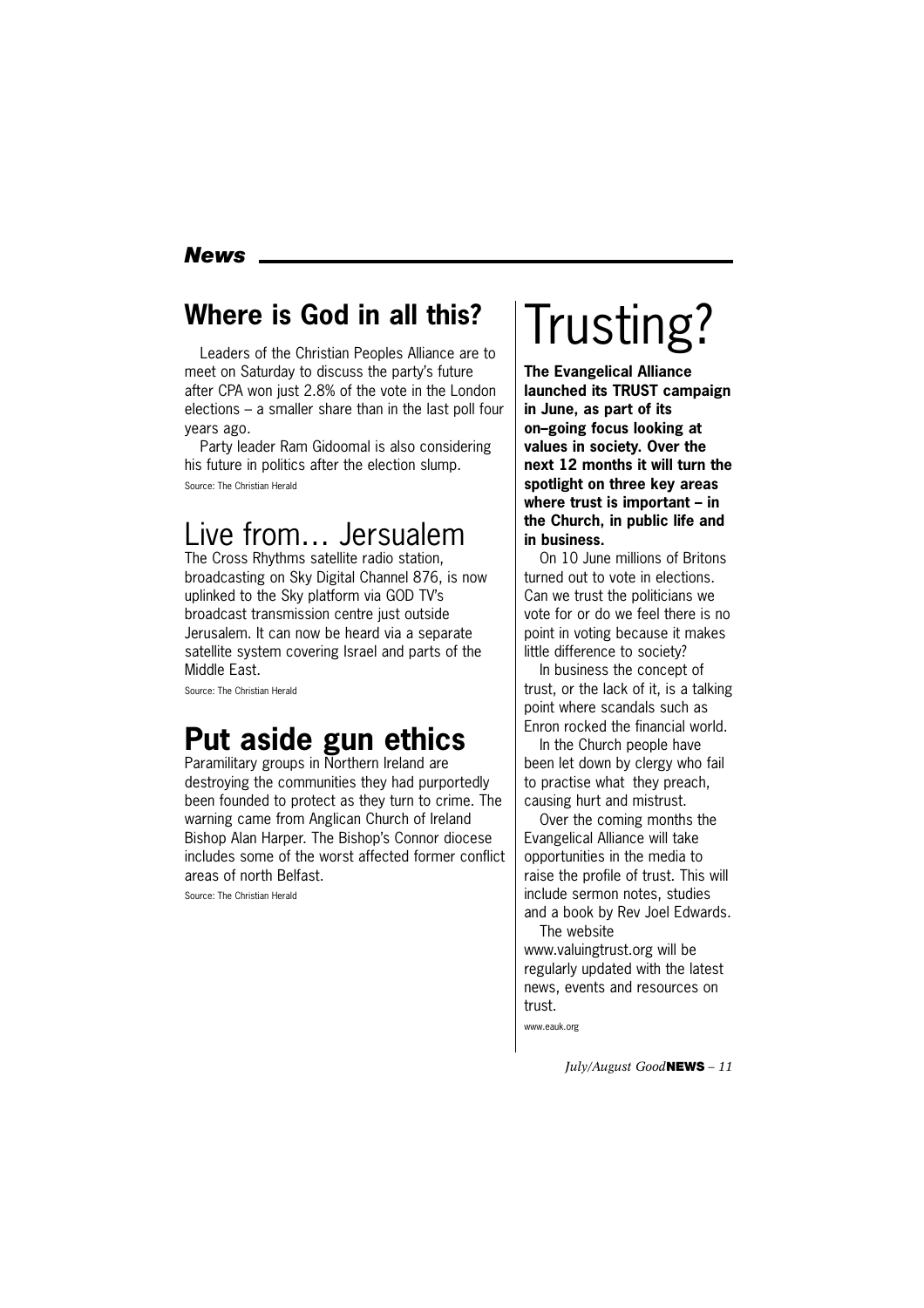### *July / August church diary*

| July                                                 |                                      |                                                           |                                                          |                           |                                                                           |
|------------------------------------------------------|--------------------------------------|-----------------------------------------------------------|----------------------------------------------------------|---------------------------|---------------------------------------------------------------------------|
| 1st<br>Thursday                                      | House Groups                         |                                                           | 25th<br>Sunday                                           | 9.30am                    | Colin Bones                                                               |
| 3rd<br>Saturday                                      | 7.0 <sub>pm</sub>                    | Tearfund<br><b>Barbecue</b>                               |                                                          | 11.0am<br>3.0pm<br>6.30pm | Communion<br>- Colin Bones<br>Concert for<br>Brena Johnson<br>Colin Bones |
| th<br><b>Sunday</b>                                  | 9.30am<br>11.0am                     | Communion<br>- Colin Bones<br>Colin Bones<br>Colin Bones  | 27th<br>Tuesday                                          | 7.45pm                    | Ladies<br>'In Touch'                                                      |
| 1th<br><b>Sunday</b>                                 | 6.30pm<br>9.30am<br>11.0am<br>6.30am | Colin Bones<br>Colin Bones<br>Communion<br>- Colin Bones  | 28th<br>Wednesday                                        | tbc?<br>7.45pm            | The Fellowship<br>Elders' Meeting                                         |
| 14th<br>Wednesday                                    | 12.30pm                              | Lunch<br>Fellowship                                       | August<br>.st<br><b>Sunday</b>                           | 9.30am                    | Communion                                                                 |
| 15 <sub>th</sub><br>Thursday                         | 11.0am<br>House Groups<br>6.30pm     |                                                           | - Colin Bones<br>Healing<br>- Colin Bones<br>Colin Bones |                           |                                                                           |
| 16th<br>Friday                                       | 12.30pm                              | Lunch<br>Fellowship                                       | 3th<br>Sunday                                            | 9.30am                    | Peter & Kay                                                               |
| <u>18th</u><br><b>Sunday</b>                         | 9.30am<br>11.0am<br>6.30pm           | <b>Missions Group</b><br><b>Missions Group</b><br>Healing |                                                          | 11.0am<br>6.30am          | McIntosh<br>Peter & Kay<br>McIntosh<br>Communion<br>- David Jones         |
| 22 <sub>nd</sub><br>Thursday<br>$10 \quad L.L. / A.$ | 8.0pm                                | - Colin Bones<br>Monthly Prayer<br>Meeting                | 12th<br>Thursday                                         | 5.0 <sub>pm</sub>         | Copy Date for<br>September<br>GoodNEWS                                    |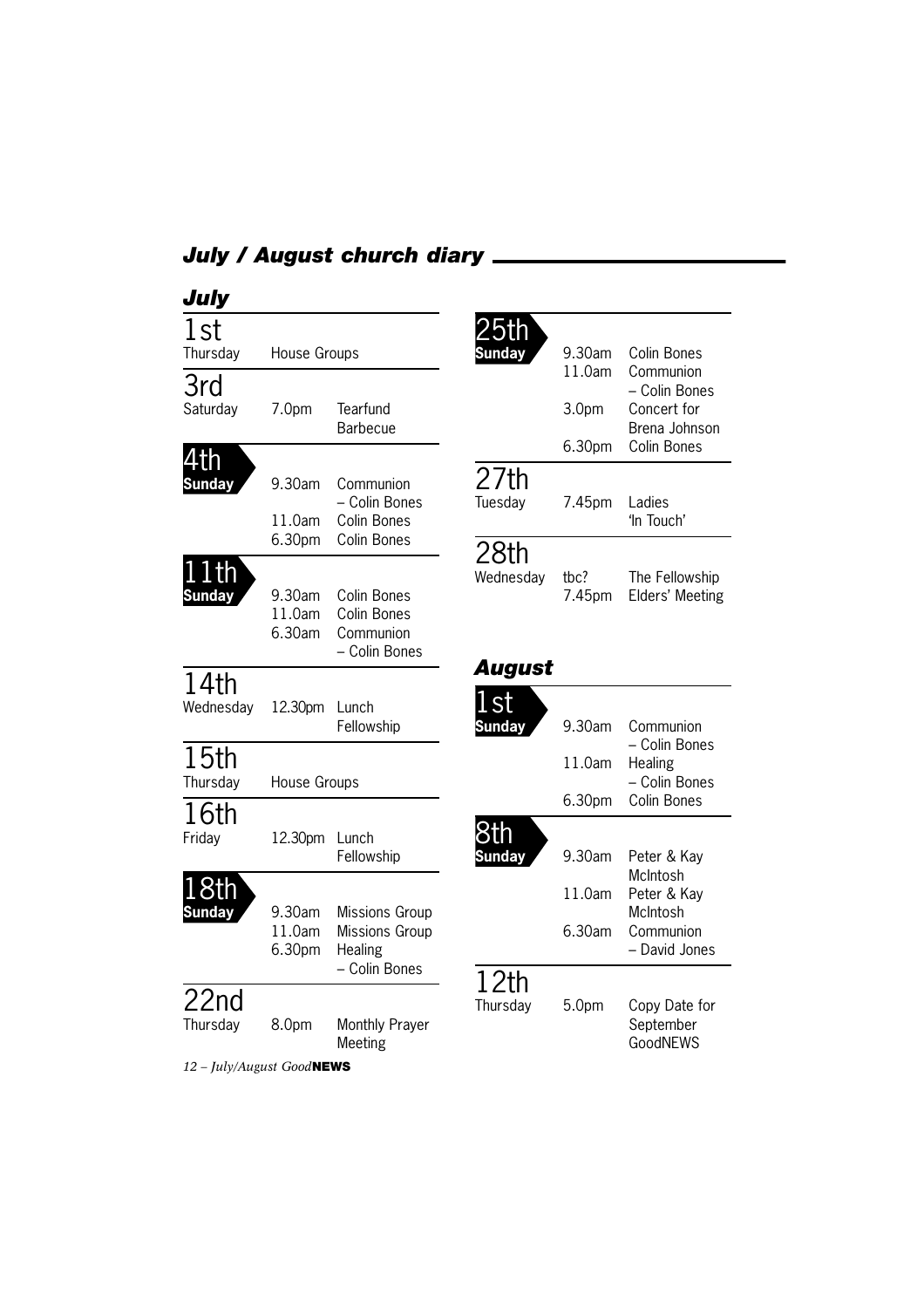| Sunday           | 9.30am                     | David & Clare<br><b>Nibloe</b>                   |
|------------------|----------------------------|--------------------------------------------------|
|                  | 11.0am<br>6.30pm           | <b>Michael Davies</b><br>Colin Bones             |
| 22nd             |                            |                                                  |
| <b>unday</b>     | 9.30am                     | Ron<br>Goodenough                                |
|                  | 11.0am                     | Communion -<br>Ron Goodenough                    |
|                  | 6.30pm                     | T B A                                            |
| 24th<br>Tuesday  | thc?                       | Ladies<br>'In Touch'                             |
| 26th<br>Thursday | 8.0pm                      | Monthly Prayer<br>Meeting                        |
|                  | 9.30am<br>11.0am<br>6.30pm | Colin Bones<br><b>Colin Bones</b><br>Colin Bones |

### Sunday services explained...

The **9.30am service** is an opportunity for all age groups to join in a relaxed informal time. There is a crèche, and after about 20 minutes children and young people up to age 14 go out to their own groups on most Sundays.

**Coffee** is normally served between the morning services and after the evening one.

The **11.00am service** is usually more set and formal.

At **6.30pm** it is sometimes a celebration, sometimes a quieter ministry time and sometimes an open communion service or something quite different!

**Personal prayer** is available after every service. Prayer requests and brief statements of praise for answered prayer can be put in the red book on the concourse table. We can also offer personal prayer ministry at home or in hospital.

#### We **do not take up an offering**

during the services, but all those wishing to give are invited to place a gift in one of the bowls at the doors before or after the service. Thank you.

Cassette **recordings of services** can be borrowed free from the church.

*July/August Good***NEWS** *– 13*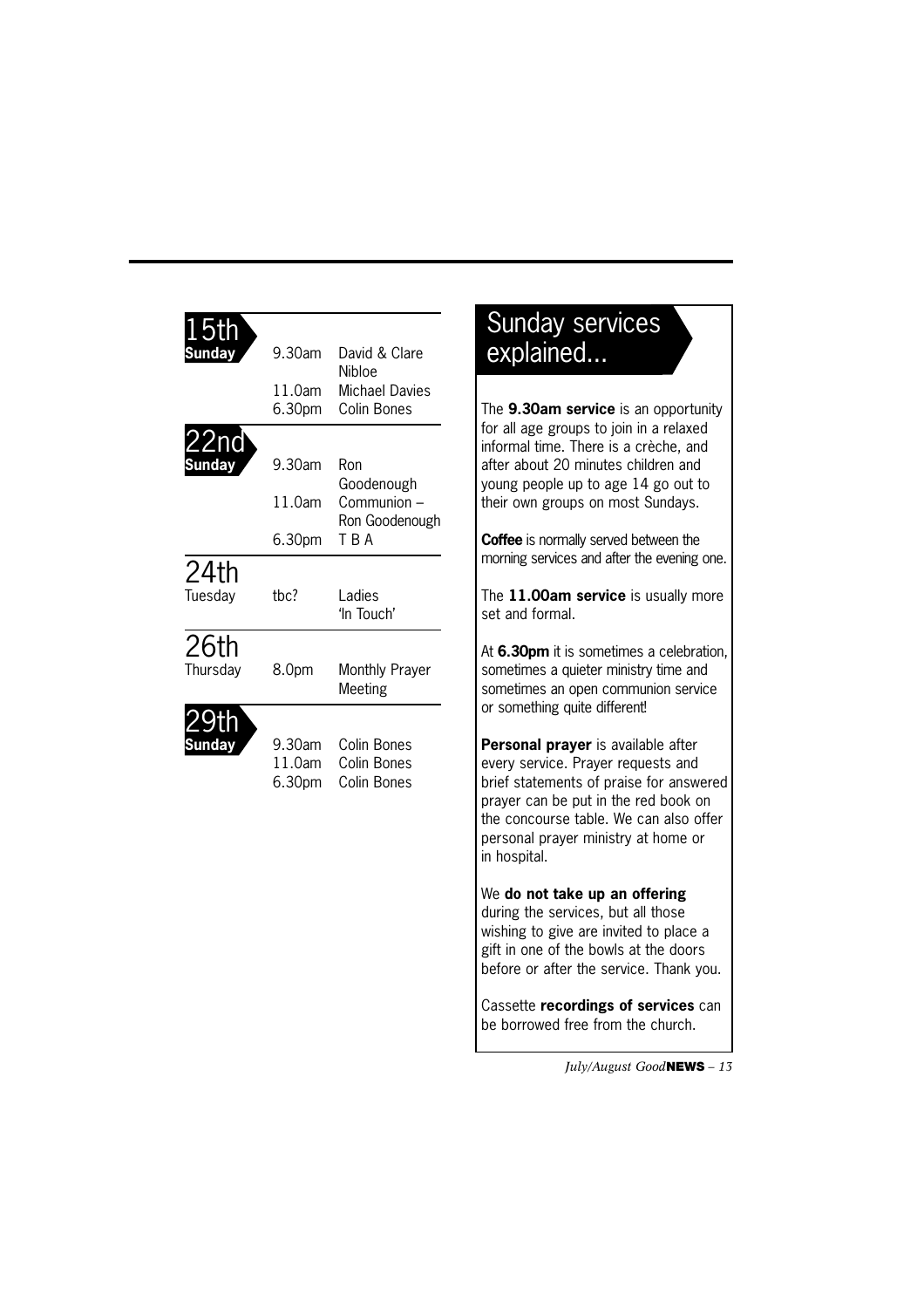#### *Book review*

### What on earth am I here for?

**I** don't think there is a person alive who hasn't asked<br>themselves that question at some point in their life. When **don't think there is a person alive who hasn't asked you creep towards a milestone birthday, you begin to wonder where the past X decades of your life have got you. What have you achieved and where is your life heading?**

Wouldn't it be good if there was a book you could read that answered that question – "What on earth am I here for?"

The Purpose Driven Life by Rick Warren appears at first sight to be another typical American self–help book. I only bought it because my sister had heard it

was good – and any Christian book that can make it to The #1 New York Times Bestseller, couldn't be that bad…could it?

I opened the book, began reading and was immediately put off by the "covenant" page, where you sign up to commit to spend the next 40 days discovering God's purpose for your life. All a little too "10 ways to inner happiness" for me…

Perseverance past this,

however, quickly changed my opinion of this book. As I read,



one chapter a day, on the train to work, I found myself thinking "Yes! Of course! This is what it's all about!"

And I found many times that the chapter that day seemed to apply to a current situation or to my Bible reading for the day, which just made the book come alive even more.

By only studying a chapter a day, it allows you time to think on what you have read, before moving on to the next life lesson. This gives you more chance to apply what you've learnt, so you're more likely to remember it later.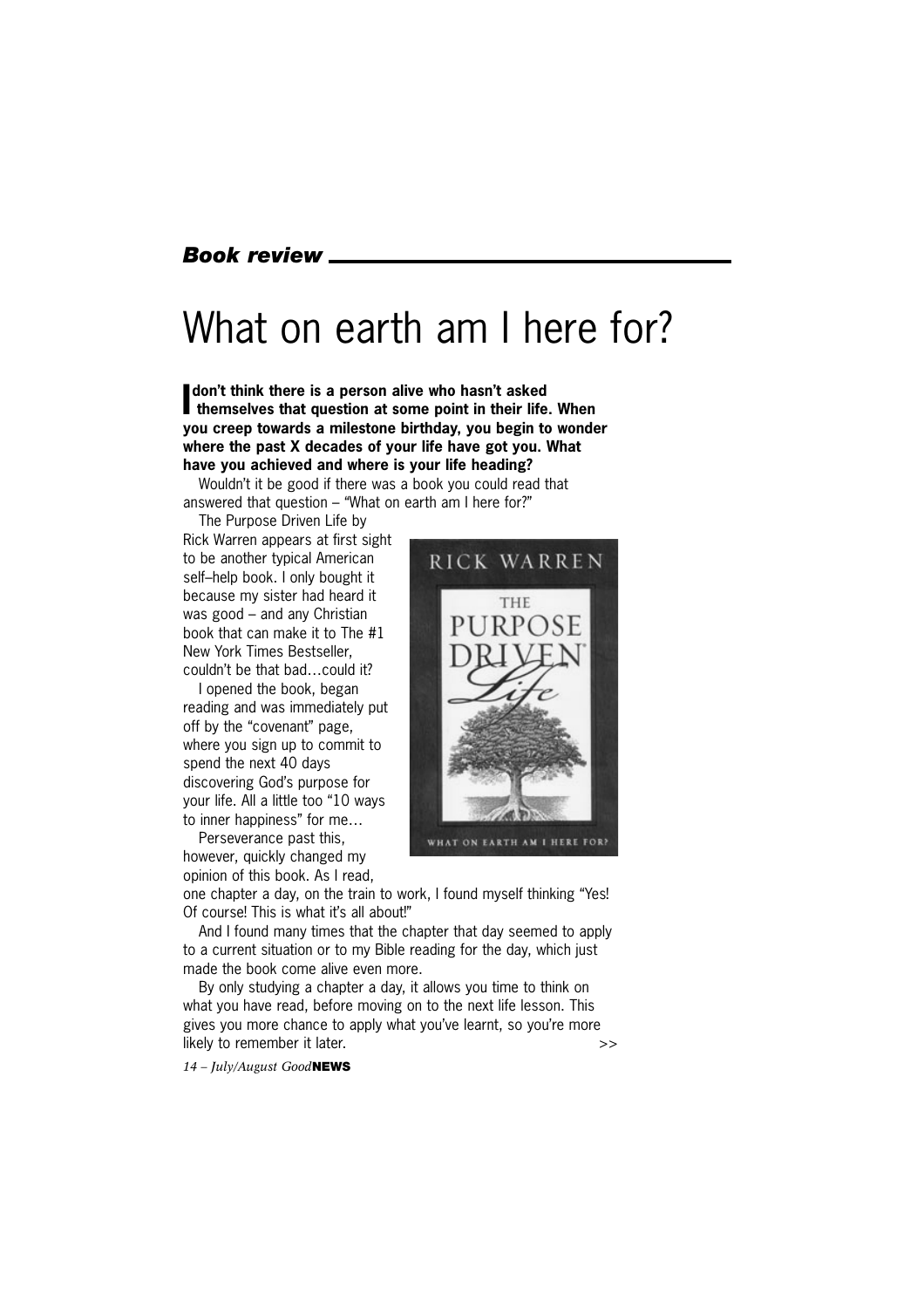#### *24/7 Prayer*

# Pray-ers

**"When you pray say 'Our Father, who art in heaven, hallowed by thy name...'"**

Churches Together in Haywards Heath undertook to maintain prayer continuously throughout a week back in mid-May. Seven churches shared the responsibility between them, which meant that Lindfield URC was allocated one 24 hour slot. 31 worshippers volunteered to maintain the prayer vigil from our fellowship and the steering committee thank them for their diligence.

Many people said how helpful the room was, laid out with paints and drawing materials, candles, post-it notes for personal prayers, pebbles, clay and modelling materials. There was much information about local faith-based iniatives and having the walls lined with paper meant that prayers could write or paint directly.

Some of the comments afterwards were: the night time hours just flew by; I felt at home there; it was restful; it was peaceful without any pressures; it felt good to be there; the quiet music was a calming influence on me.

GOD is surely challenging us to hold our own prayer vigil. Should we start in a small way with 24/1? Please let us know your considered thoughts in response.

Janet Drayton

Drawing on nearly one thousand quotations from the Bible, Rick brings our purpose on earth down to five things. To bring God glory by worshipping Him, loving other believers, becoming like Christ, serving others with our gifts and telling others about Him.

So if you want to know more about how these things equate to God's purpose for your life, I whole–heartedly suggest you buy a copy yourself. As Rick says, don't you think it would be wise to set aside 40 days out of an average life span of 25,550, to figure out what God wants you to do with the rest of them?

*Suzy Jacques*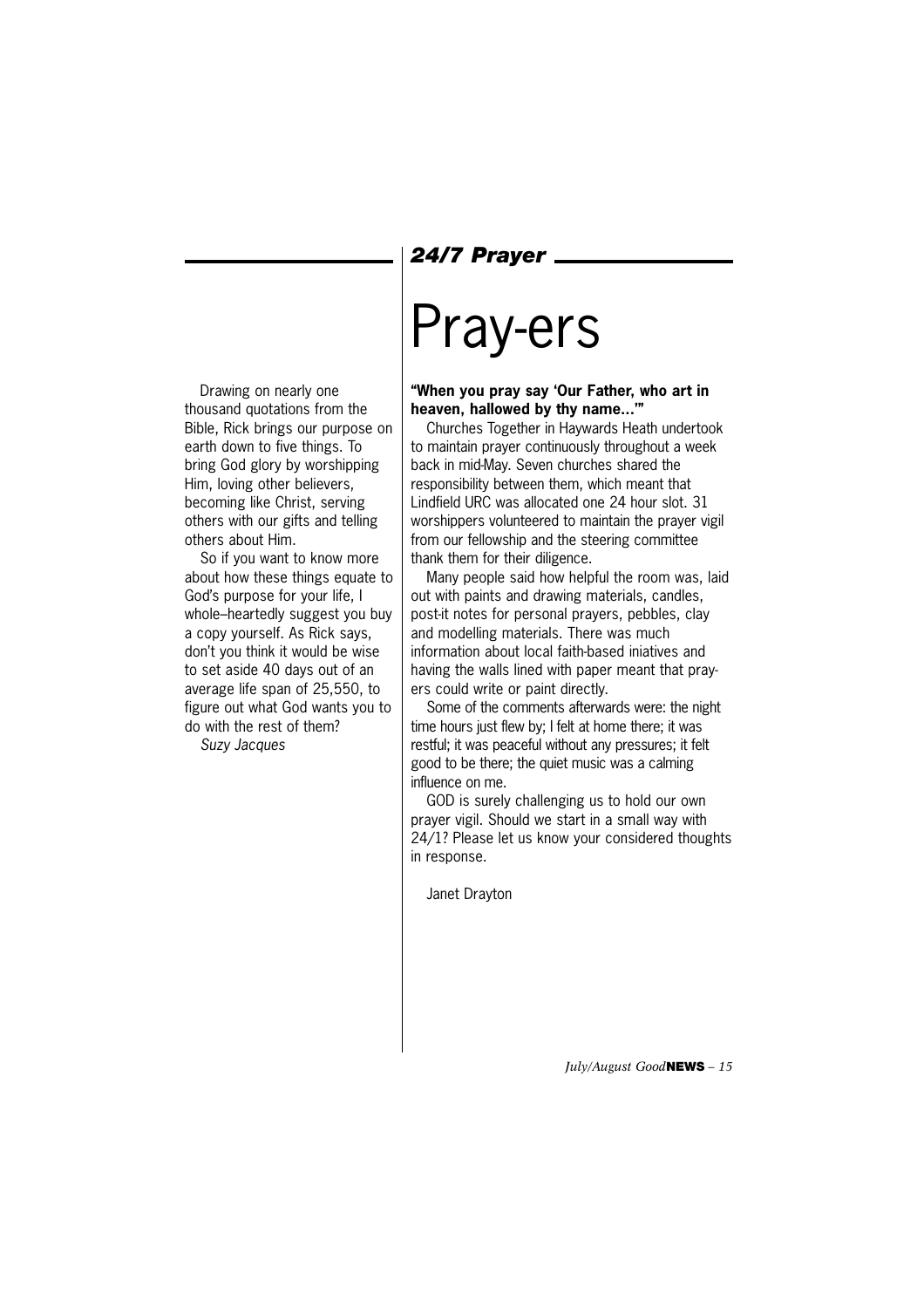#### *Monthly mission support*

### **Tearfund**

#### **WE ARE FAMILY – COME TO THE BBQ – SUPPORT YOUR FAMILY AROUND THE WORLD**

**We are supporting Tearfund during July and August starting with a BBQ on the 3rd July from 7pm. Come and join your Church Family for an evening with good food, short video and a fun sketch entitled "Quick – find me a builder". Why not bring your family and friends?**

There will also be a fairtrade and crafts stall for you to do some early Christmas shopping. Tickets are available from Ron, Trudy, John Barling, Fiona Flett or Iris and Bill. See the Missions Notice board for further information as to how you can support Tearfund in both Prayer and in Giving throughout July and August. Please use the special envelopes and complete a Gift Aid form, if appropriate. The **WE ARE FAMILY** campaign is about looking beyond our own lives and communities to help people we will probably never meet.

*Letter to all at Lindfield United Reformed Church from Tearfund:–*

### **f f** Thank you for getting involved<br>with – WE ARE FAMILY<br>Where do you turn for practical supportive vour family and friends are unable to **with – WE ARE FAMILY**

Where do you turn for practical support if your family and friends are unable to help? That's when you need God's people – the church – to be an extended family, providing compassionate care and support in times of need.

In Cambodia, communities and families have been torn apart – by genocidal war in the 1970s, and now again by HIV/AIDS. In the video you'll meet Sophul, a mother who is dying of an AIDS–related illness. She worries for her children; most of her extended family died in the war; her grandmother is old. But she is grateful for the comfort and practical support she receives from Tearfund's Christian

partner, SERVANTS.

"If it wasn't for Servants, I would have died a long time ago," she says.

We may not have to face HIV/AIDS, but hopefully many people in your church will know what it is to receive compassion and help in times of need. Whatever your own experience of family, bad or good, God's family should be a place of acceptance, safety and love.

And that's what **WE ARE FAMILY** is all about. Thank you for your support over many years. **JJ** 

TEARFUND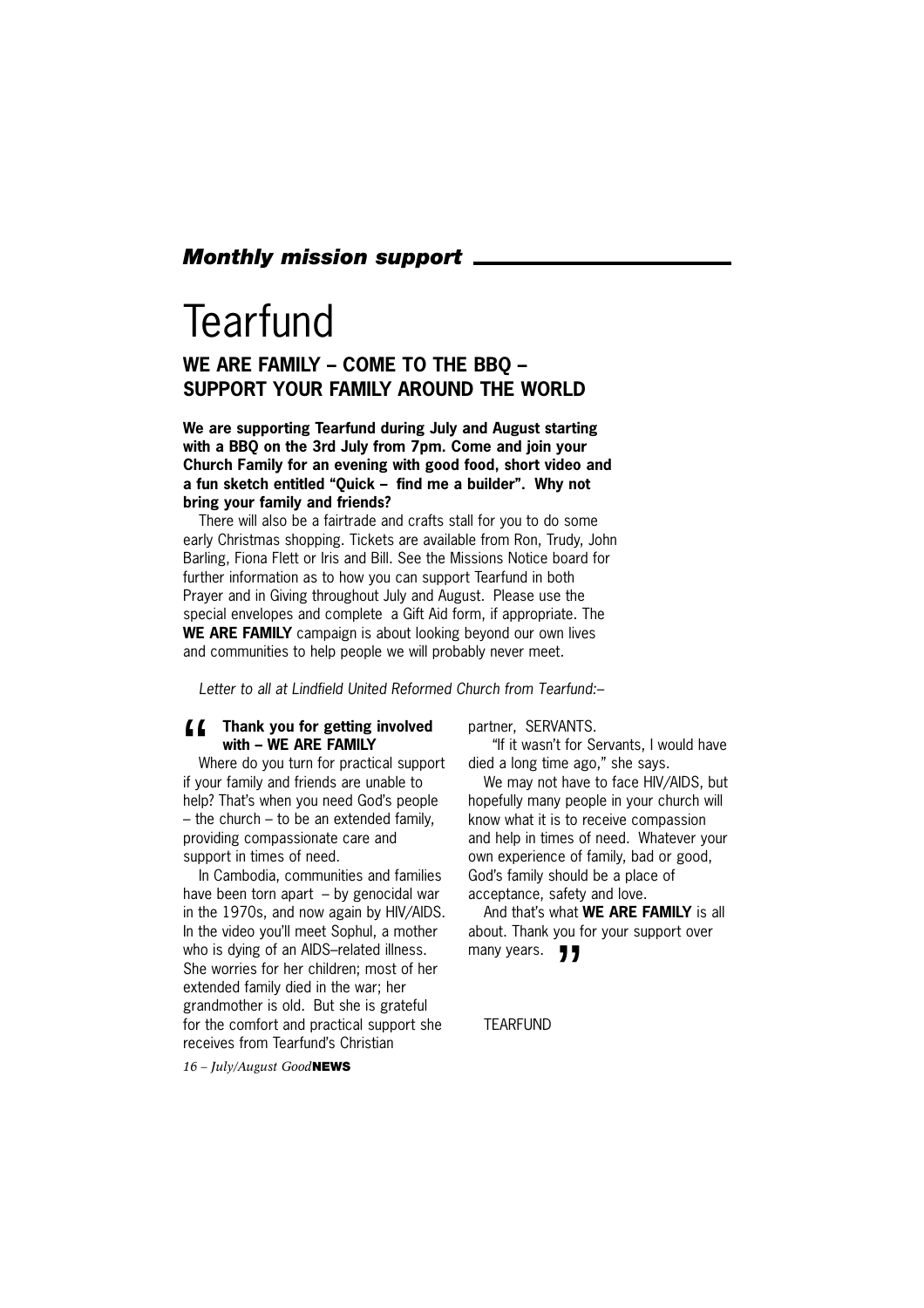#### *My world* Missionary tales by Nikki Taylortaylorn@ mercyships.org  $\Delta$ **Mercy Ships Switzerland** The countdown has started in earnest! In August I will be indeed Nicola Bigler and no longer a separate and single person. July is my last month of work with Mercy Ships as a missionary. After this I am going to be looking for a job in Switzerland. I don't quite know what yet… I also don't think that I am finished with missions. I think it is a life-long calling that God makes on each one of us in whichever capacity he has given to us. Realising how hard it is to get support as an independent missionary working for an organisation such as Mercy Ships I am hoping I can become a supporter for a while. My thanks to Lindfield for all the support they have given to me over the last 5 years from my first speaking at a missions breakfast to being adopted as part of your family and sponsored as a missionary. Nicolas, my husband to be, and I are both looking forward to going and being among other peoples and following God's will for our

lives wherever that will be. Our hearts are drawn to Africa, the land of his childhood and where we first met. So I look forward to his revealing his plans for us.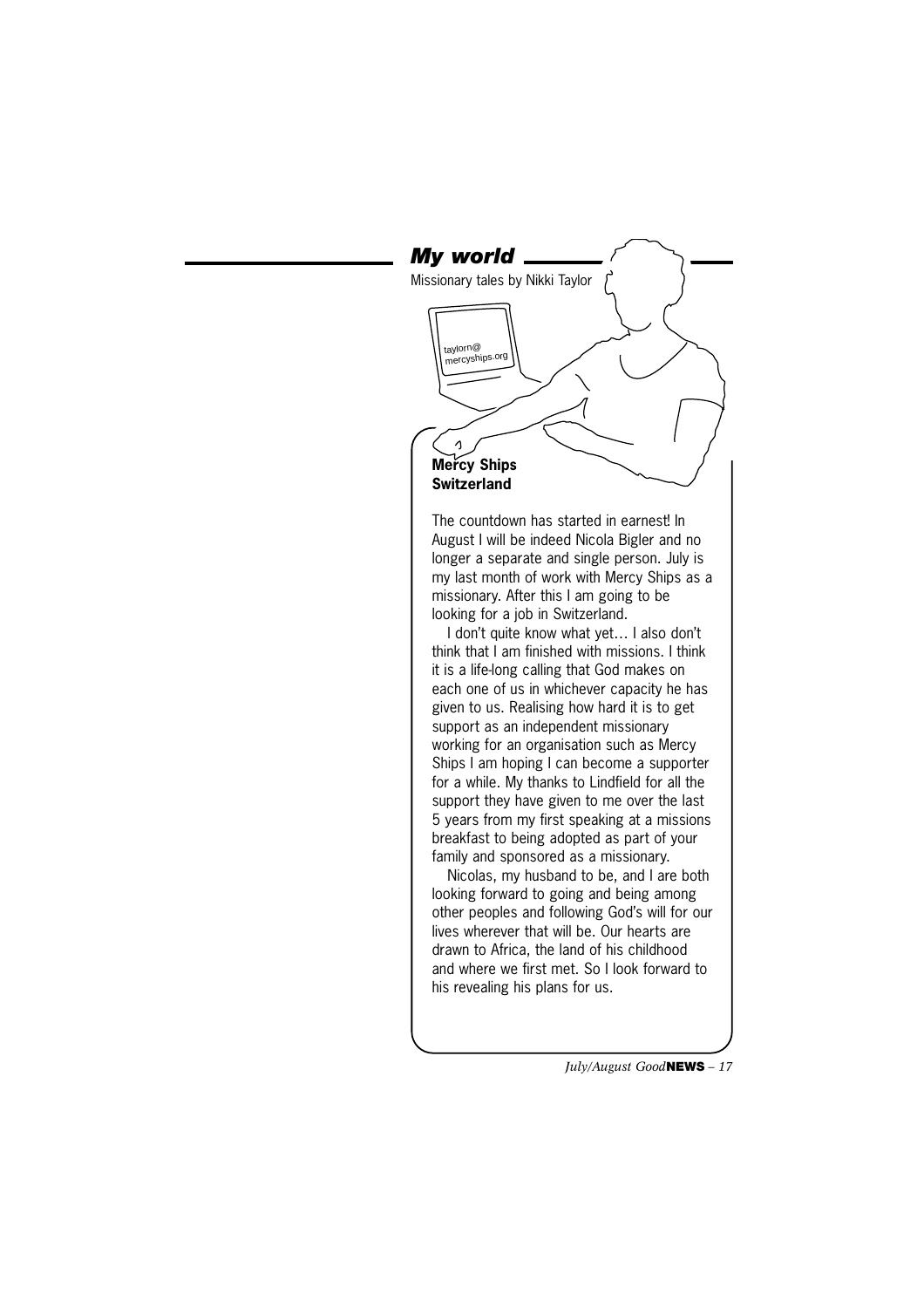#### *Holiday season*

# Children under your feet? Not sure what to do?



#### Ages from 9 to 13 catered for Sunday July 25th to Friday 31st July

Fully equipped and safe site in the sussex countryside, just south of Uckfield closely supervised by experienced personnel.

It is a Christian camp with an emphasis on leading and helping young people to accept Jesus Christ as their own personal Saviour.

There is also a youth camp for 14 to 19+ year olds from Sunday 1st August to Friday 6th August.

Both weeks offer an exciting and varied program.

WE ALSO NEED LOTS OF HELP!!!!

- setting up camp on Friday/Saturday 23rd & 24th July
- prayer for children, helpers & leaders
- making cakes and goodies (these are most appreciated)
- dismantling camp afterwards on Saturday 7th August

There are opportunities for older teenagers to be tent leaders for the junior camp week. If you can only join us for a day there is always the washing up (rather a large pile after feeding the 5,000!!)

It's not too late – for a fun-filled week or two ring today and book your place

More information, application forms and costs from: Peter Trump: 01444 451572

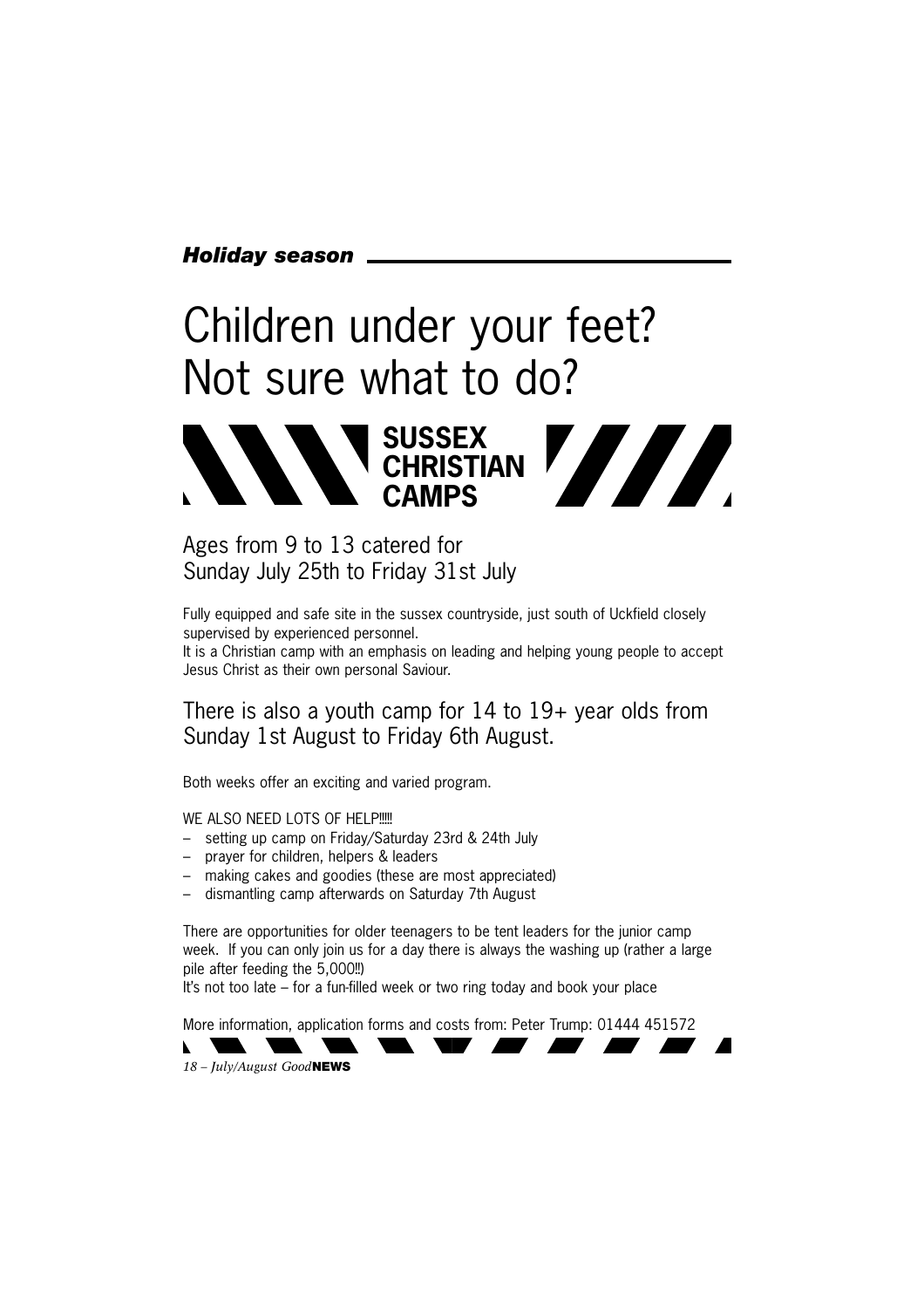#### **Spring Harvest – Le Pas Opton**



#### **Several people have asked us about our recent Spring Harvest holiday in France. Well, we had a great time and the weather was great!**

Spring Harvest has bought a 4 star riverside Campsite with tents and mobile homes in the Vendee near the town of St Gilles Croix de Vie which has beautiful beaches and plenty of nearby attractions. The site has an excellent swimming pool complex and children's play area.

The week was a holiday and a time to chill out a bit and this is essentially Spring Harvest's aim – re–creation through having a good holiday physically and spiritually to recharge the batteries.

A teaching and worship programme is laid on together with a children's and young people's programme. Breakfast with God 9–9.20am; Bible Focus 10.30–11.15am and Evening Time Out 6.30–7.15pm. Children's programme 10.30am–12.30pm.

This is complemented by afternoon activities e.g. sports/excursions and evenings in the bar with Karaoke, pub quizzes and wine and cheese evenings with a local wine dealer – the latter highly recommended.

Clearly Spring Harvest at Minehead this is not. The teaching programme is much lighter – though still very good. The emphasis is on the provision of a very good site in an excellent location to be able to enjoy a holiday in a Christian atmosphere. We virtually 'did our own thing' for the week and thoroughly enjoyed the experience. If you like your God input with bagettes, croissants, paté,

cheese and wine then this could be for you. As ever with Spring Harvest you need to

be quick off the mark and yes, we have already booked for next year.

*Colin Bones*



www.springharvestholidays.com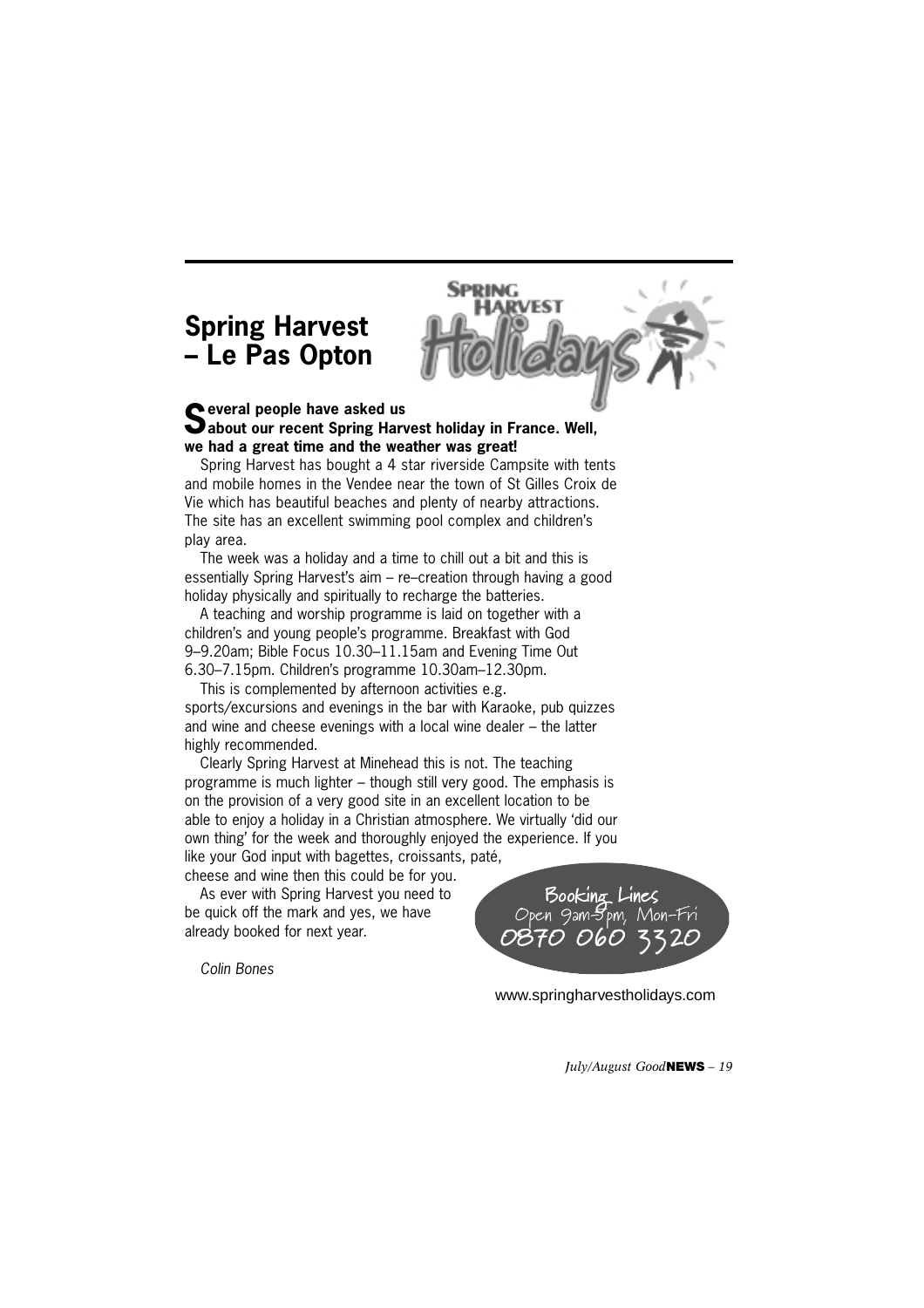#### *Lindfield life*

# Game, set and match on the common

As WImbledon draws to a close, you might be forgiven for wanting to dust off that old racquet yourself this summer. What better place to do that then, than at Lindfield's own tennis club. Tina Iggulden writes...

#### **The Club enjoys a lovely location on Lindfield Common and an active membership that keeps all the courts busy.**

There is a particularly strong Junior Section and the arrival of a new Club Coach, Gareth Hixson of 'Matchpoint' (Serviceline) this year has brought in both new members and those young and old looking for

new youngsters. Chairman Frank Nickson says 'We are delighted to have Gareth with us this year and I would encourage both adults and juniors to visit us and try their





hand on court. **Saturday** afternoon is reserved for senior social play and all will be made to feel very welcome. This is the start of the year for us and the perfect time to join. There is a special low rate for the first

help to improve their game. Gareth runs junior sessions for all ages and standards during the weekend and is keen to work with local schools to bring in

year of junior membership'. For those players looking for competitive tennis the club enters men's, ladies and junior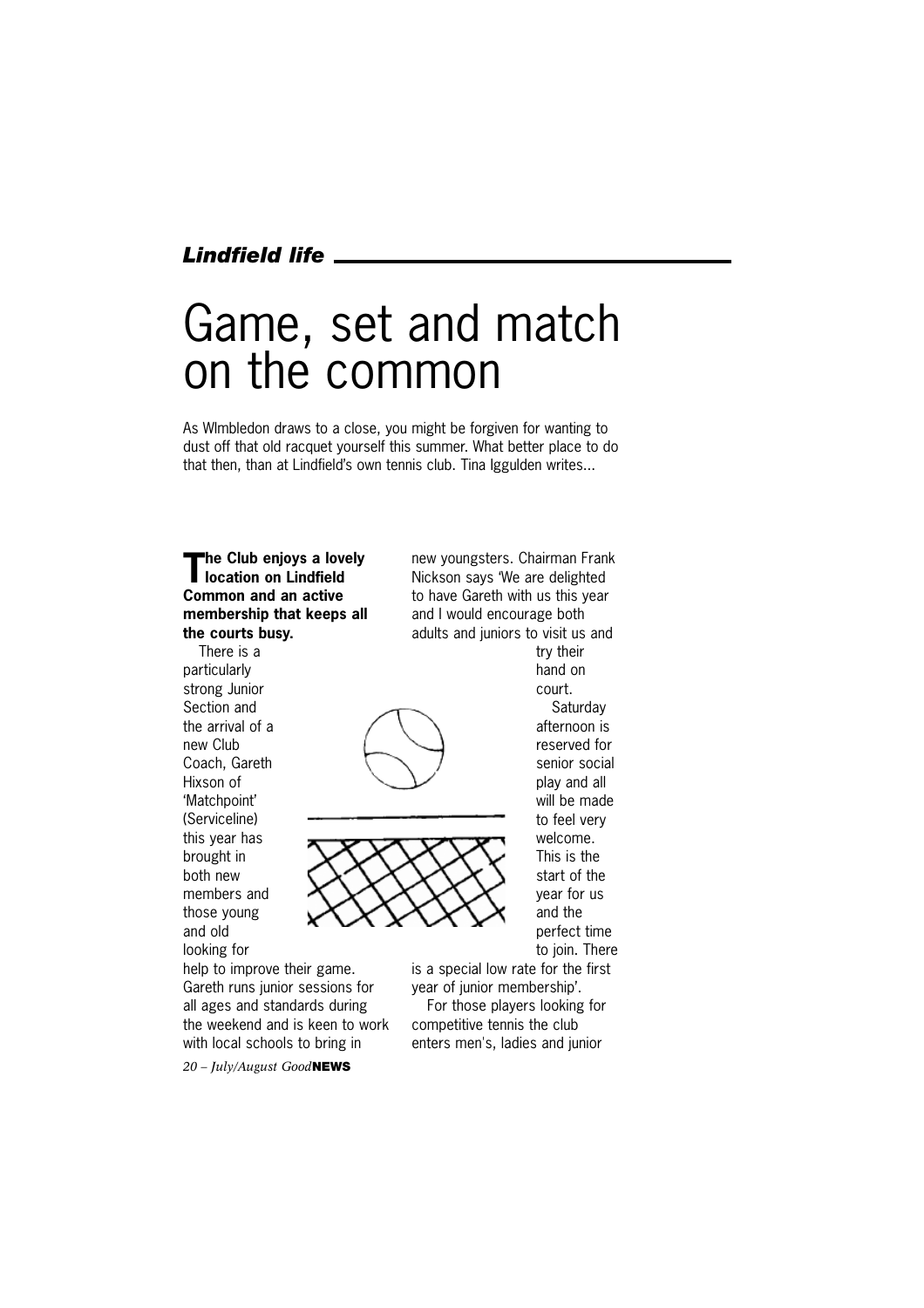

championships and participates with other local clubs in a league organised by ourselves.

Membership includes an MSDC ticket to play free at any MSDC Courts locally and being part of the club allows entry to the Wimbledon ticket draw.

There is also a very active social aspect to the club with numerous and varied tournaments throughout the year. The club website is www.lindfieldtennisclub.co.uk or telephone 01444 483198 for more details.

*Tina Iggulden*

# Tell everyone about it.

If you run a club or group in the local community that you would like to talk more about, submit an article/information to editor – it would be great to see more of what is going on in/around the village.

Contact details on page 2.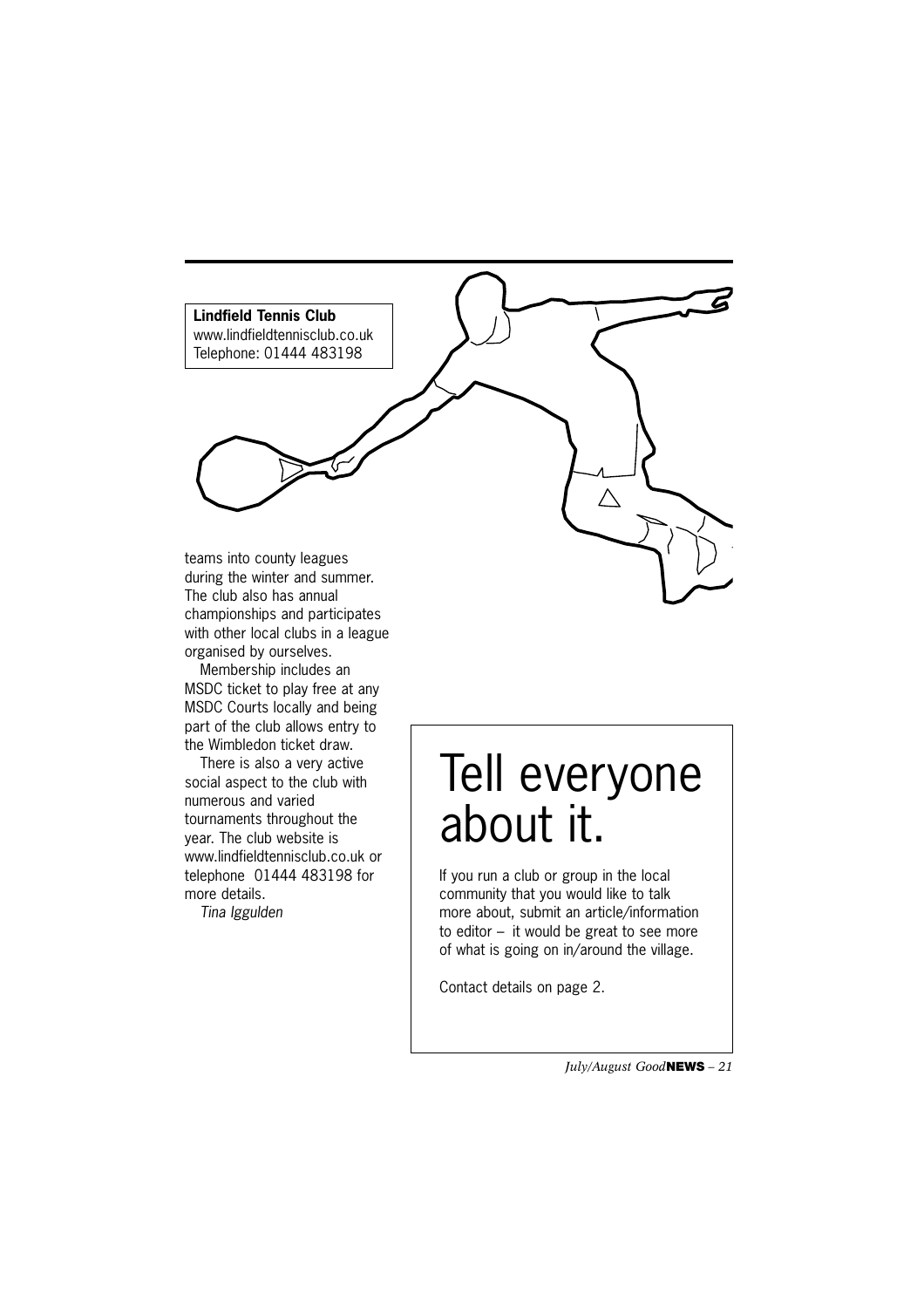#### *The back pages*

# Arranging your mind

**A devotional (from Daily Bread) which inspired Marion Tingley**

#### **Read: Philippians 4:4–9**

Several years ago I read a story about a 92–year–old Christian woman who was legally blind. In spite of her limitation, she was always neatly dressed, with her hair carefully brushed and her makeup tastefully applied. Each morning she would meet the new day with eagerness.

After her husband of 70 years died, it became necessary for her to go to a nursing home where she could receive proper care. On the day of the move, a helpful neighbour drove her there and guided her into the lobby. Her room wasn't ready, so she waited patiently in the lobby for several hours.

When an attendant finally came for her, she smiled sweetly as she manoeuvred her walker to the elevator. The staff member described her room to her, including the new curtains that had been hung on the windows. "I love it," she declared. "But Mrs. Jones, you haven't seen your room yet," the attendant replied. "That doesn't have anything to do with it," she said.

*22 – July/August Good***NEWS**

### Rejoice in the Lord always. I will say it again: Rejoice!

Philippians 4: v4

"Happiness is something you choose. Whether I like my room or not doesn't depend on how it's arranged. It's how I arrange my mind."

The Bible says, "Rejoice in the Lord" (Philippians 4:4). Remind yourself often of all that Jesus has given to you and be thankful. That's how to arrange your mind.

*David Roper*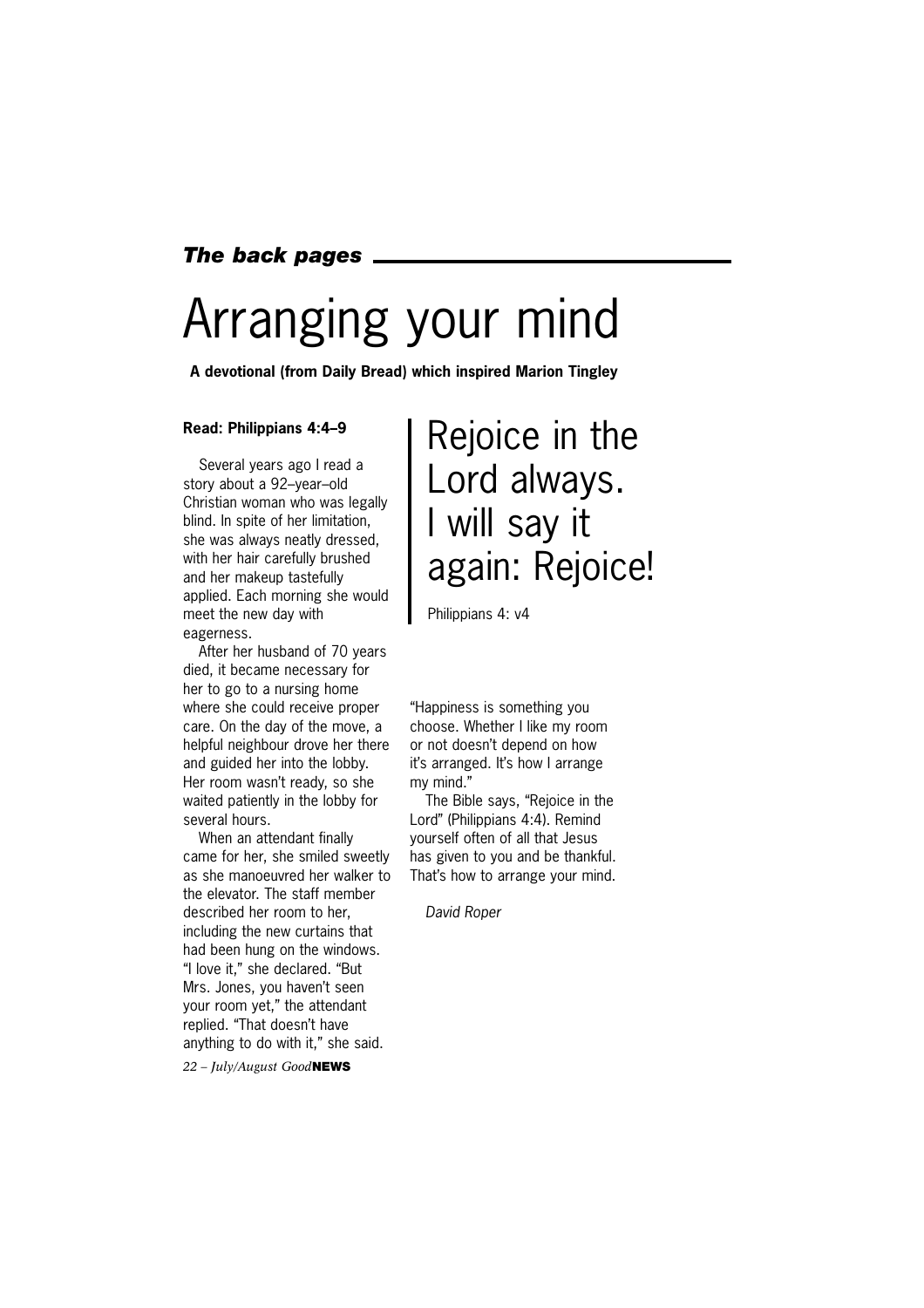#### *The back pages*

#### **FAMILY NEWS ADDITIONAL ITEM:**

**Elsie Campling's** family have greatly appreciated the many expressions of love, sympathy and practical help from so many friends during her recent illness and passing. She would have been particularly pleased that so many were able to be present at her Thanksgiving Service. Many people have asked how to make donations in her memory – these may be forwarded to Masters and Son and will be divided between Lindfield Christian Care Home and the Child Link Adoption Society.

*Graham, Lyn and Alan, Noel, Jeremy and Melanie and Laura*

|      |                          | <b>Flower Rota</b>                                                                   |                                                                                                |
|------|--------------------------|--------------------------------------------------------------------------------------|------------------------------------------------------------------------------------------------|
|      |                          | <b>Arranging</b>                                                                     | <b>Distributing</b>                                                                            |
| July | 4<br>11<br>18<br>25      | <b>Carol Walters</b><br>Gladys Porter<br>Dorothy Forster<br>Fiona Tingley            | <b>Betty Peter</b><br>Jacqueline Wood<br>Iris Bingham<br>Fiona Tingley                         |
| Aug  | 1<br>8<br>15<br>22<br>29 | Iris Green<br>Anne Parker<br>Audrey McKee<br>Zoe McQuillin<br>Angela Newnham         | <b>Heather Swann</b><br>Sue Tester<br>Dorothy Forster<br><b>Betty Peter</b><br>Jacqueline Wood |
| Sept | 5.<br>12<br>19<br>26     | Joan Durrant<br>Barbara Shepherd<br><b>Audrey Saunders</b><br><b>Winifred Scopes</b> |                                                                                                |